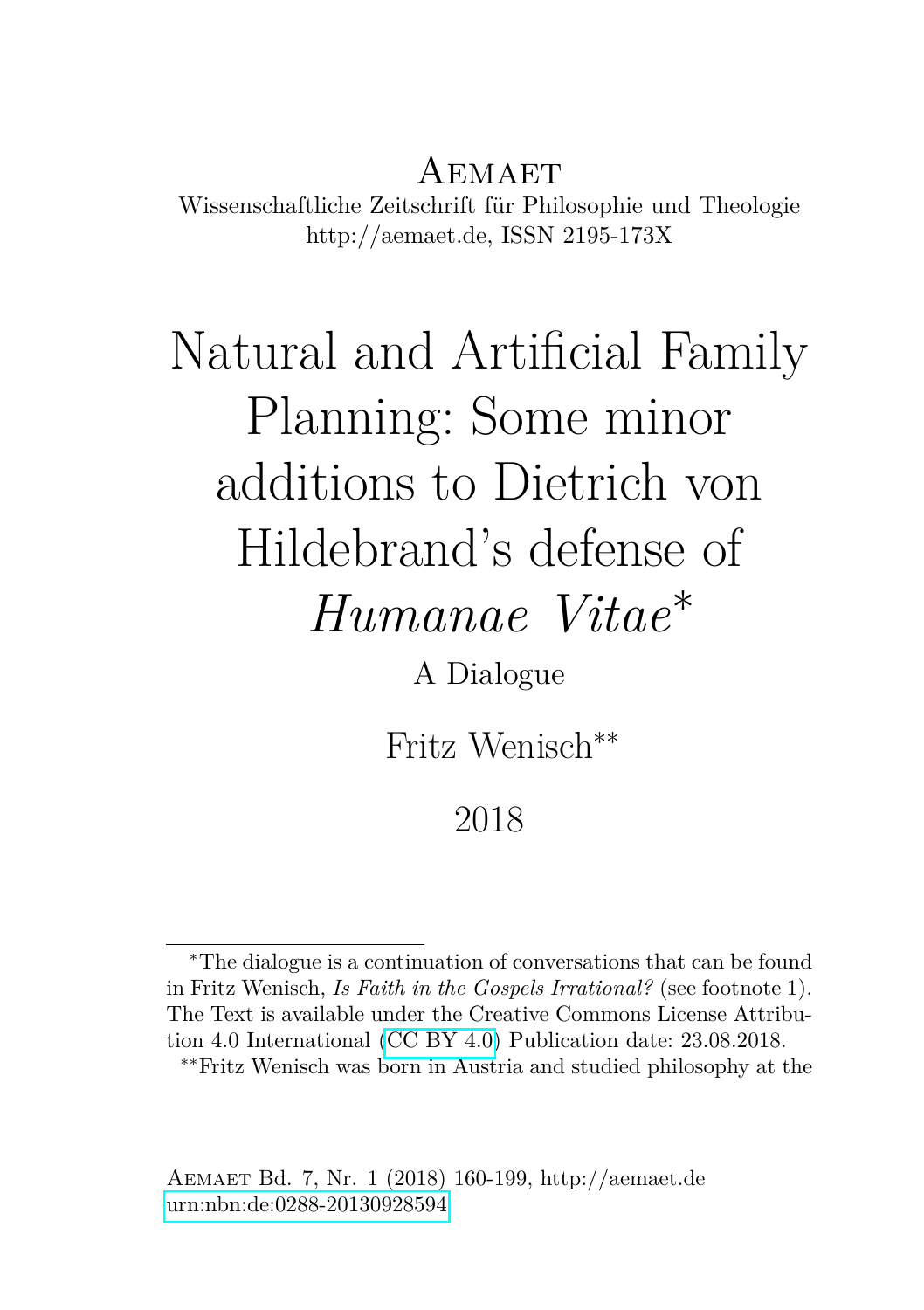About two months after their wedding, Deb and Tom visited me in my office – a little over two years after I had had extensive discussions with them.<sup>[1](#page-1-0)</sup> I told them that I had found their wedding ceremony at Grace Church moving and beautiful, and that the reception at the Hope Estates had been delightful. They smiled. It was obvious that they were very happy. Tom said, "Maybe as a Catholic, you think that we are not really married, but only living together." He grinned wryly. I replied, "To me, it sounded as if you really meant what you said when you promised that you would be together 'till death do us part."' "Yes, we meant it," said Tom, smiled at Deb, took her hand, and she said, "We belong together forever." Tom added, "Forever and ever and ever and ever and then some." Deb poked him, laughing. I asked, "And did you intend to have children?" "Yes," they exclaimed simultaneously without hesitation. "Well," I replied, "then, the

University of Salzburg under Balduin Schwarz, a student of Dietrich von Hildebrand. Since 1971, he is a member of the Department of Philosophy at the University of Rhode Island in Kingston, Rhode Island. Epost: fwenisch@XYZ (replace 'XYZ' by '@uri.edu') Mail: Department of Philosophy - University of Rhode Island - Kingston, RI 02881 - USA

<span id="page-1-0"></span><sup>1</sup>Knowing the content of these conversations (Fritz Wenisch, *Is Faith in the Gospels Irrational? A Dialogue with an Agnostic*, Irving – Gaflei – Granada: International Academy of Philosophy Press, 2016.) is not presupposed at all for understanding any of the considerations presented in this dialogue; but it will probably not surprise you that I, as the author, recommend that you acquire the book anyway. It is available through Amazon.com and Amazon.de.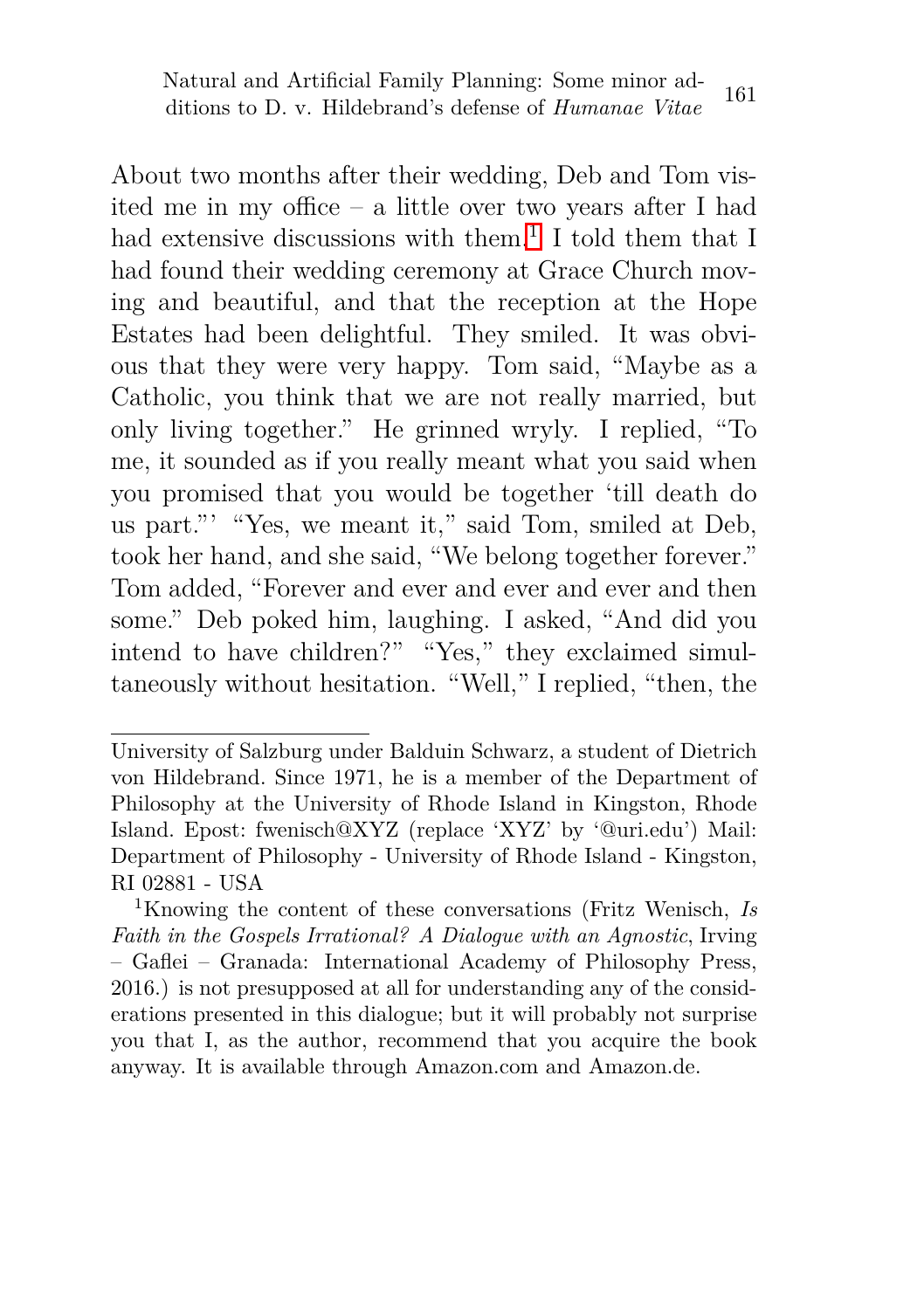Catholic Church considers you as validly married." They smiled again. After they had told me a bit about their honeymoon and after some small-talk, Tom said. . . (From now on, "T" stands for "Tom," "D" for "Deb," and "F" for "Fritz"):

- T: During my years as a student, if I'd have had a chance to talk people out of Catholicism, I would have intended to talk them out of Christianity altogether. Now, however, I am tempted to try talking you out of Catholicism and into the small Evangelical denomination to which Deb and I belong. There are, of course, many other Evangelical denominations just as valid as ours; but according to what our minister pointed out when he prepared me for my baptism and when he gave us marriage instructions, Catholicism is caught up in a number of quite fundamental errors. Don't you remember that absolutely obvious example he mentioned during our marriage preparation, Deb?
- $D:$  You mean what he told us about birth control?
- T: Precisely.
- F: Well, what did he say?
- D: He spoke, of course, forcefully out against abortion and warned us that some so-called birth control methods are abortifacients, preventing the implantation of a fertilized ovum, which he designated as the moral equivalent of abortion during early stages of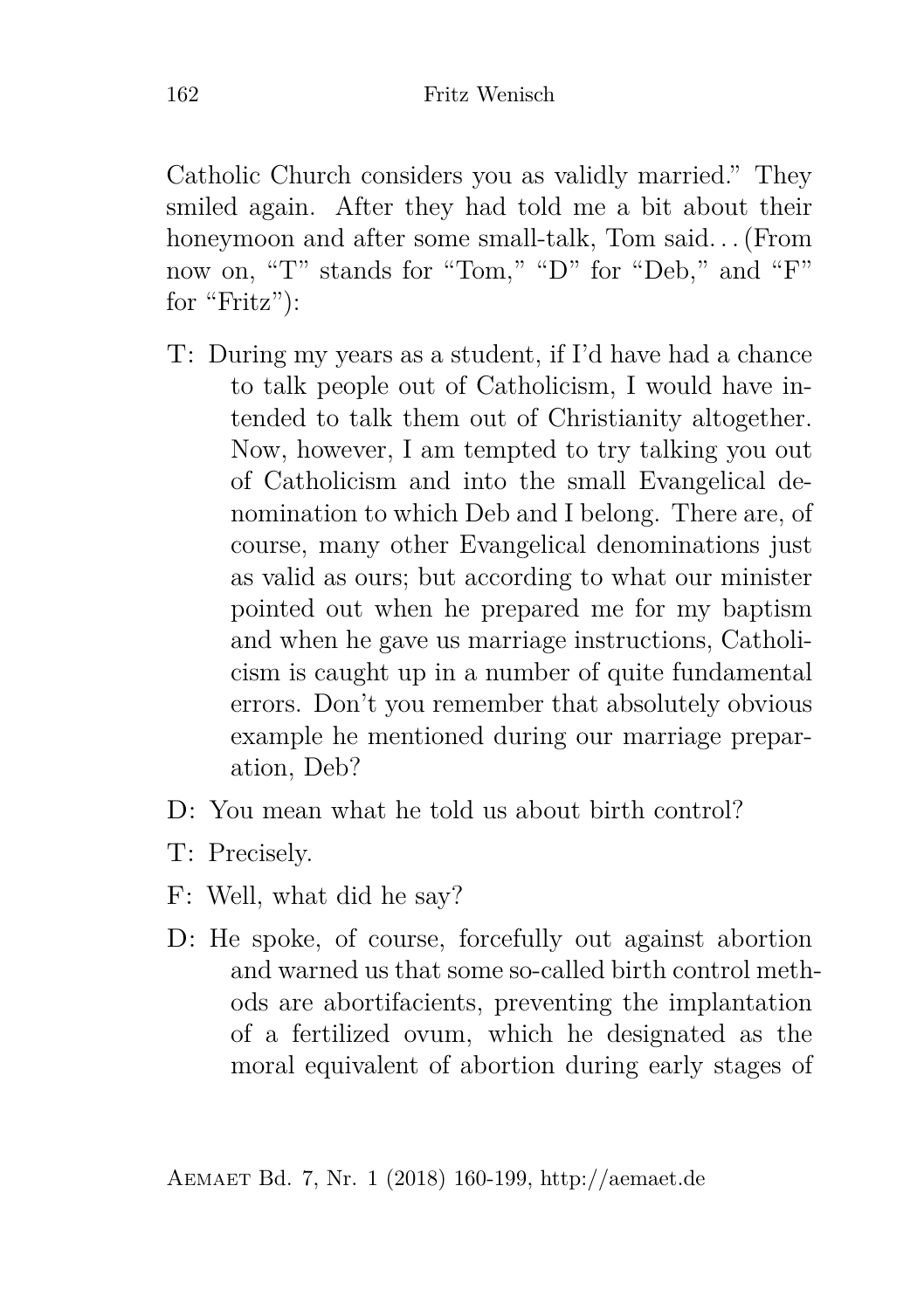pregnancy. He explained, however, that there is absolutely nothing wrong with birth control methods that simply prevent fertilization. Naturally, he also emphasized that married couples have the responsibility to raise children, in accordance with Gn 1.29, where God commands the first human couple to "be fertile and multiply"; but he said that this does not mean that a couple must have more children than they can reasonably take care of. And then. . . then. . .

- T: Well, let me "jump in" here; Deb seems to be hesitant to tell you that he pointed out an obvious mistake in Roman Catholic teaching. This was, by the way, not the only time he came across as highly critical of Catholicism; I think he was concerned that our conversations with you had attracted us too much to your form of Christianity. Your church allows what is called "natural family planning," does it not?
- F: Yes; it consists in determining the relatively few days during a woman's cycle during which she can conceive and abstaining from the conjugal act during these days.
- T: And what is the goal of natural family planning?
- F: To make sure that the woman does not conceive a child – at least not at the time during which that family planning method is practiced.
- T: Isn't this exactly the same goal one pursues through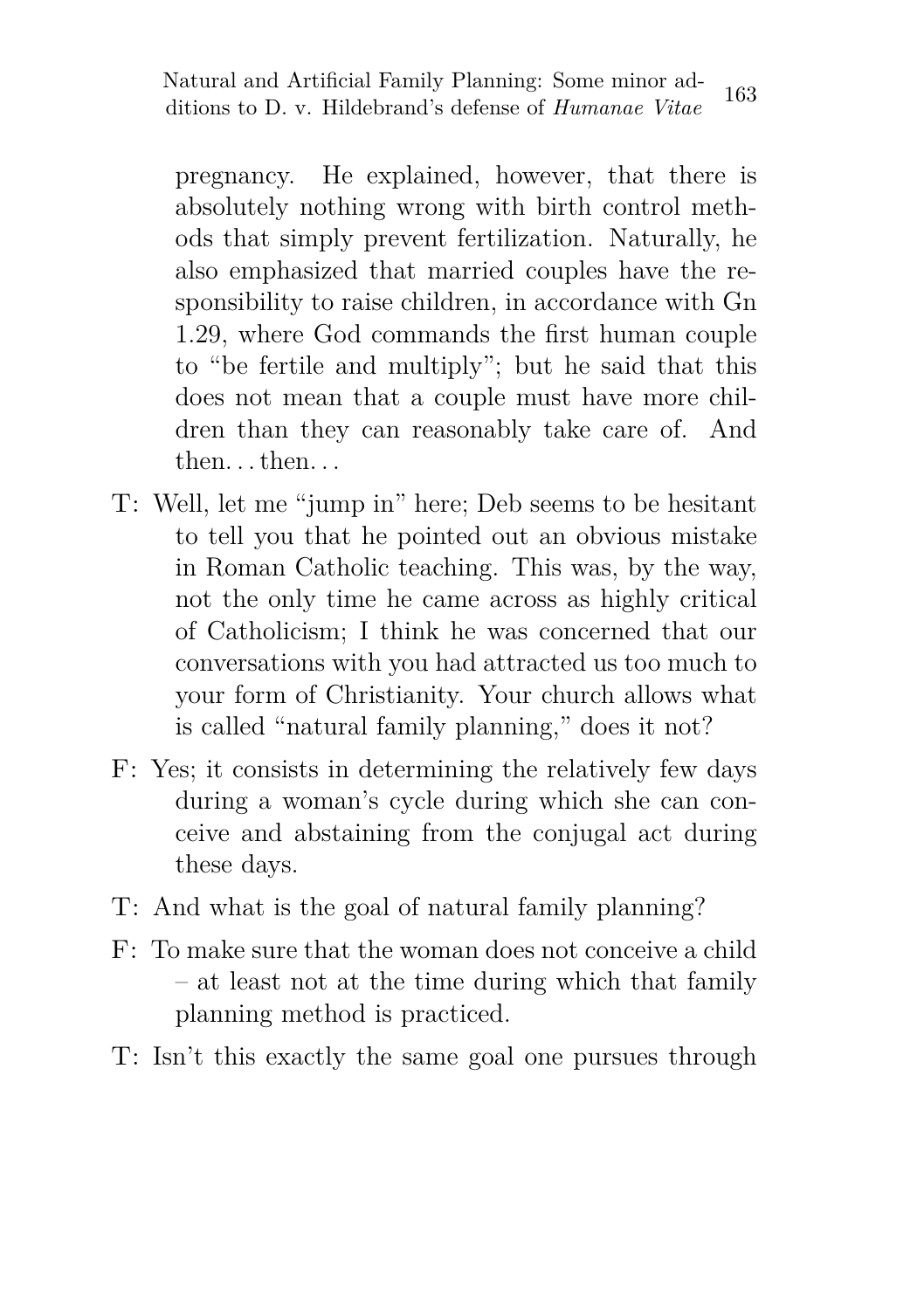so-called artificial birth control?

- F: Yes.
- T: So there are two procedures which have exactly the same goal and which, if carried out successfully, also will lead to exactly the same result. As our minister pointed out, it is more than strange for a Christian denomination to approve of one of these procedures, while forbidding the other. It strikes me similar to you telling me, "You are not allowed to enter my room if you come from the direction of the department secretary's office, but you are allowed to enter if you come from the opposite direction of the hallway." Unless you can point at something negative – such as dirt on the hallway floor in the direction of the secretary's office, dirt which might stick to my shoes and which I might carry into your office if I come from that side, this directive would be completely arbitrary. I must agree with my pastor that the Catholic directives about birth control make just as little sense. What can you say except for admitting that the command not to use artificial birth control is just as arbitrary as you telling me, "Never enter my room when you come from the direction of the secretary's office"?
- F: First, I would recommend that you read Dietrich von Hildebrand's relatively short work, *Love, Marriage, and the Catholic Conscience – Understanding the*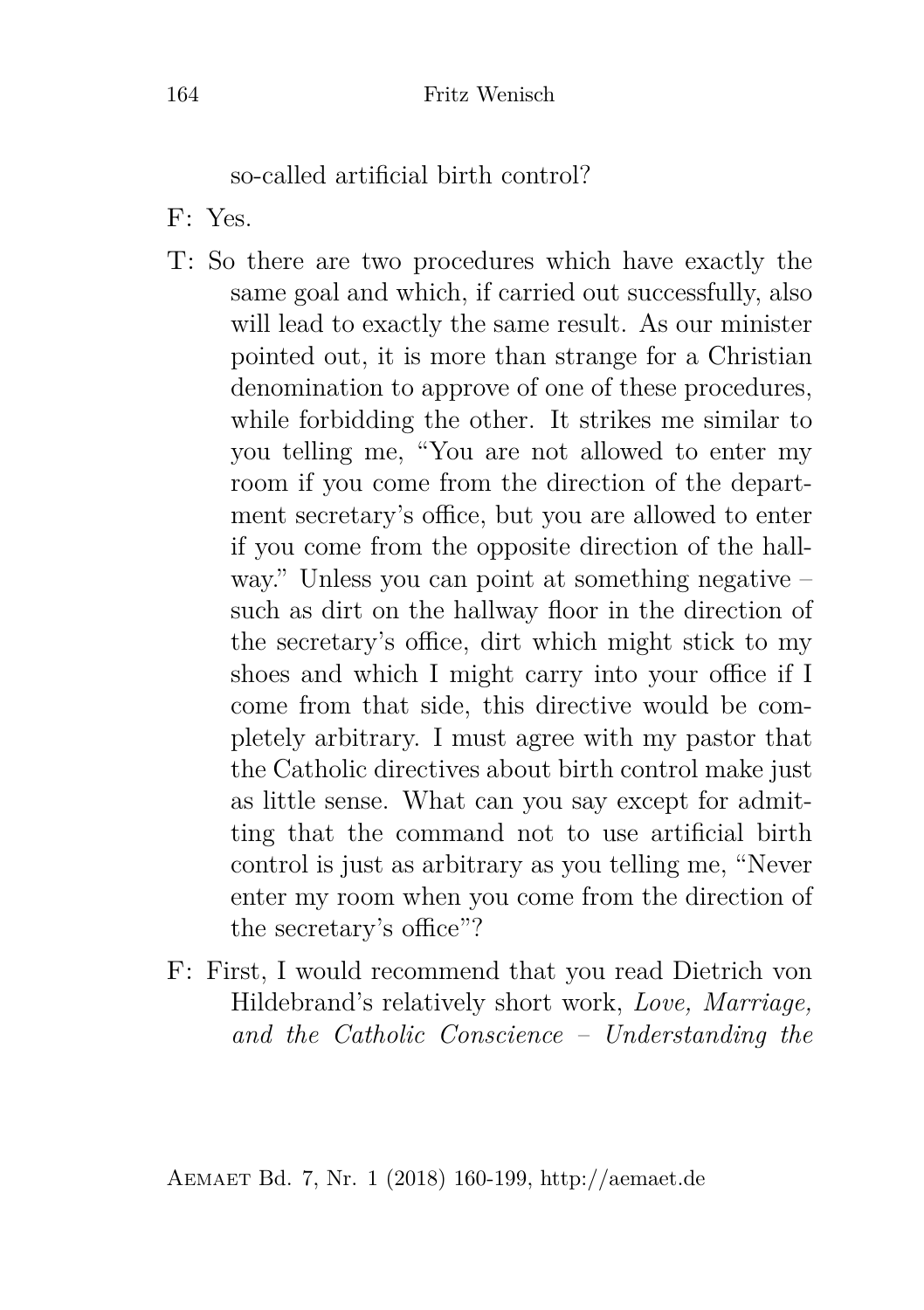*Church's Teaching on Birth Control*. [2](#page-5-0) Here is a copy of it – you are welcome to borrow it.

- T: And second?
- F: You seem to imply that there is no moral difference between two modes of procedure if their outcome is the same.
- T: I am not only implying this, but I am explicitly saying that it is so.
- F: Then think of the following example: A man the father of five children  $-$  is in the hospital with a serious heart disease. He will die unless he receives a heart transplant. His death would be an unspeakable tragedy for his family. A single man is brought to the hospital after a serious car accident. An agreement to be an organ donor signed by him is on file. He dies as a consequence of the accident, and his heart saves the life of the father of five.<sup>[3](#page-5-1)</sup> What do

<span id="page-5-0"></span><sup>2</sup>Manchester, NH: Sophia Institute Press, 1998. Originally published in German, entitled *Die Enzyklika "Humane Vitae" – ein Zeichen des Widerspruchs* (Regensburg: Habbel, 1968). Subsequently, the work was published in English, translated by John Crosby and Damian Fedoryka, entitled, *The Encyclical "Humanae Vitae" – A Sign of Contradiction* (Chicago: Franciscan Herald Press, 1969). The Sophia Institute Press edition also contains a reprint of Pope Paul VI's encyclical *Humanae Vitae*.

<span id="page-5-1"></span><sup>3</sup>This example presumes, of course, that the organ spender really has died. Whether so-called 'brain death' is sufficient in that context is, of course, more than questionable.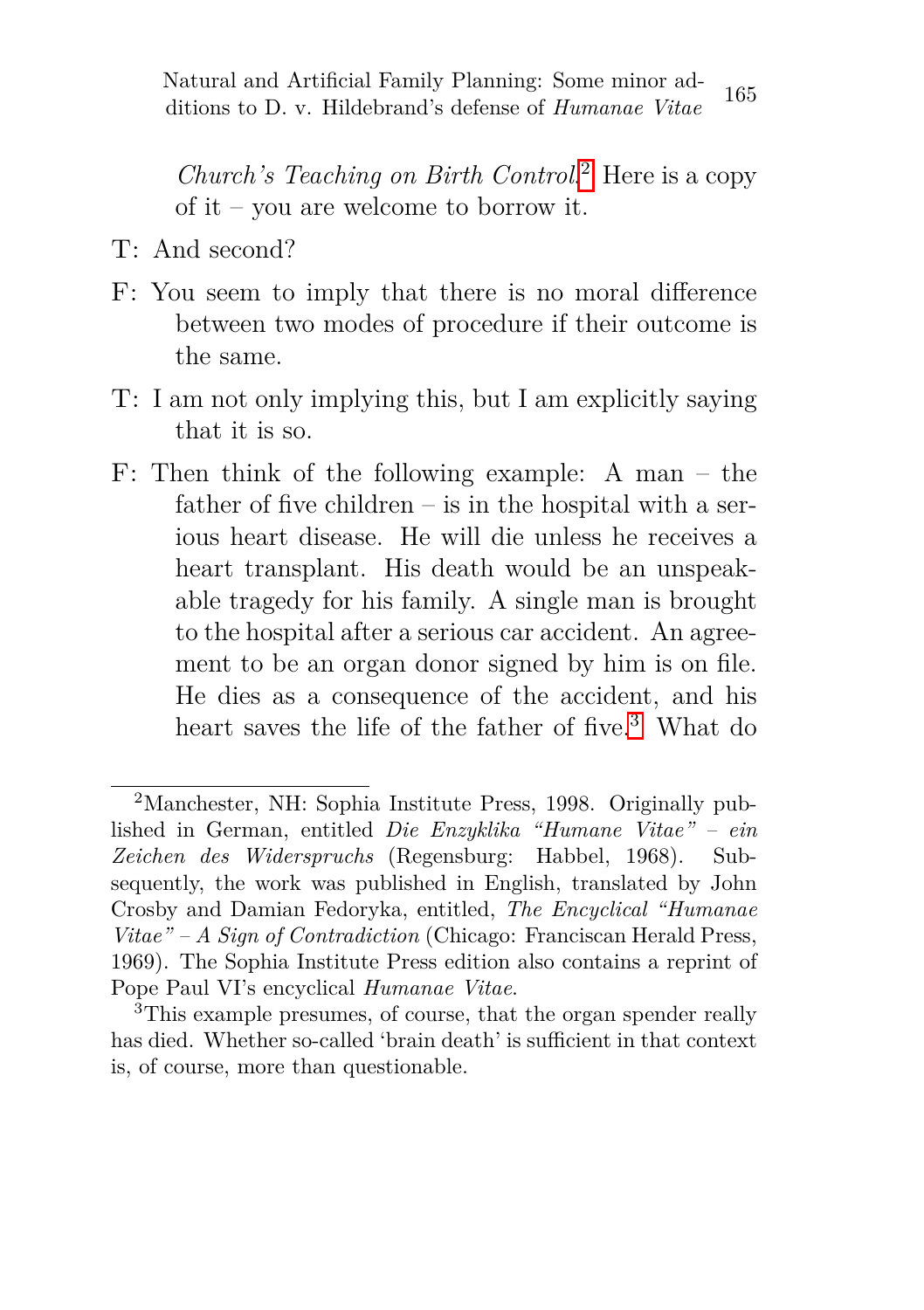you think of this? Was what the physicians did appropriate?

- T: I would feel sorry for the man who died; but obviously, what was done was appropriate.
- F: Allow me now to change the example a little. It is very likely that the single man who is brought to the hospital seriously injured will die, but there is no absolute certainty – maybe he will survive. The heart for the transplant is, however, needed immediately, or else, the father of five will die. The single man is, as an organ donor, eminently compatible with the father. The physician goes ahead with the transplant operation, thereby saving the life of the father of five, but causing the death of the other, justifying his action by saying, "The other man would likely have died anyway in day or two." What do you think of his conduct?
- T: It would be terrible.
- F: But does it, in the end, not have exactly the same outcome as the physician's action in the first example? The single man is dead, and the life of the father of five children has been saved.
- $T: Yes, but...$
- F: Does a comparison of these examples not show that looking at the final outcome of instances of conduct is not sufficient to determine whether or not the con-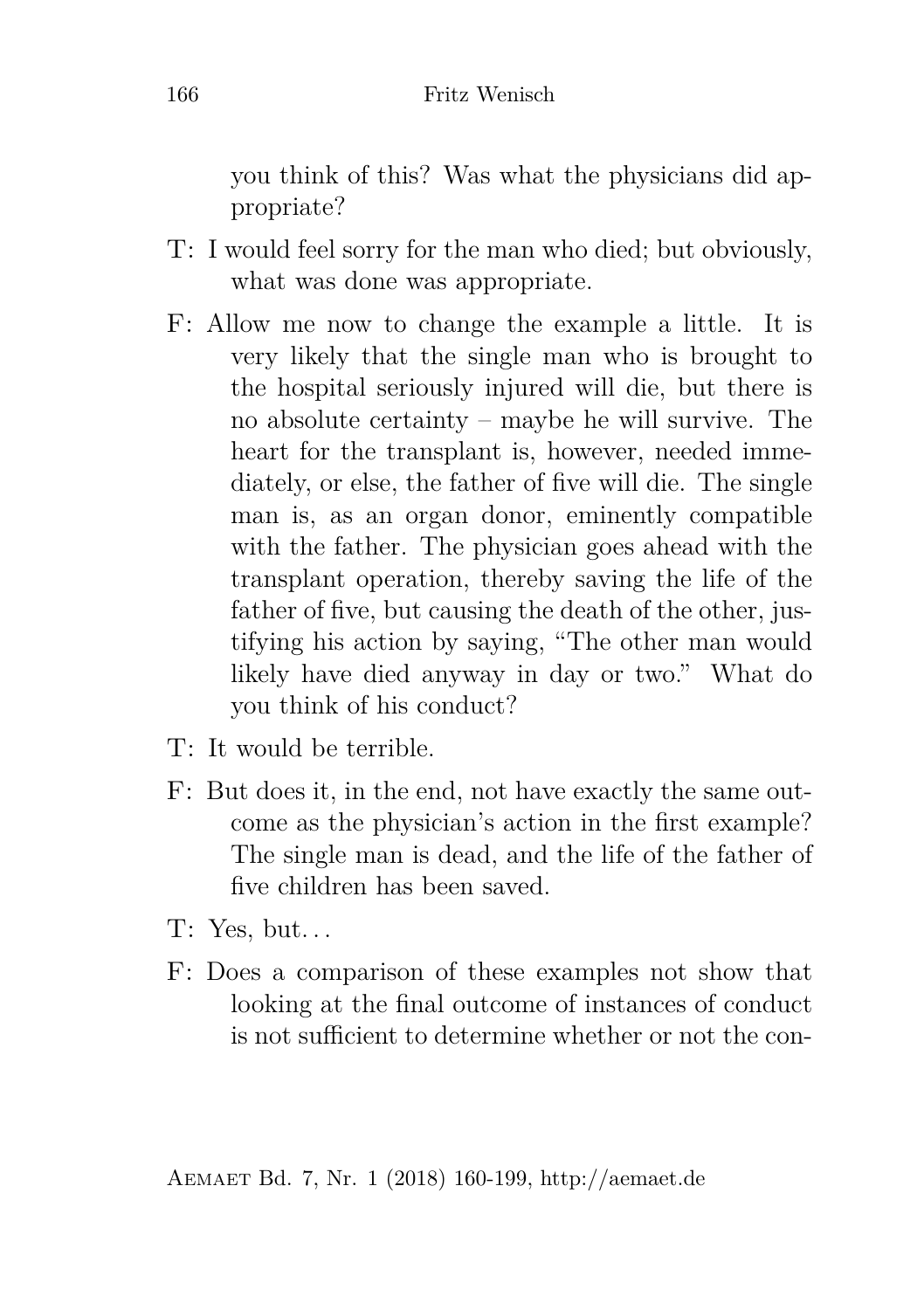duct is morally acceptable? Do they not show that other factors also must be taken into consideration? Is there anything that comes to mind in the heart transplant examples?

- D: I would say that every human being, including someone who likely will die in a short while, has a right to life, that this right is violated in the second case, but not in the first; that this makes the physician's conduct acceptable in the first case, but unacceptable in the second.
- F: A good answer, Deb. Do you agree, Tom?
- T: I agree; but I do not see how on earth this can be applied to the difference between natural and artificial birth control, unless you assume a right to life prior to a person's conception; that is, prior to his or her existence. Are you now going to say that such a right exists? And even if it did – which I don't agree with – I still would not see how natural birth regulation would be less of a violation of this right than artificial birth control.
- F: Don't worry; I am not going to argue that someone who does not even exist has any rights. All the example is meant to make clear is that looking at the final outcome of human actions is not sufficient for determining the moral property of what has been done – whether it is right or wrong. This is, of course, not to deny that the outcome of human con-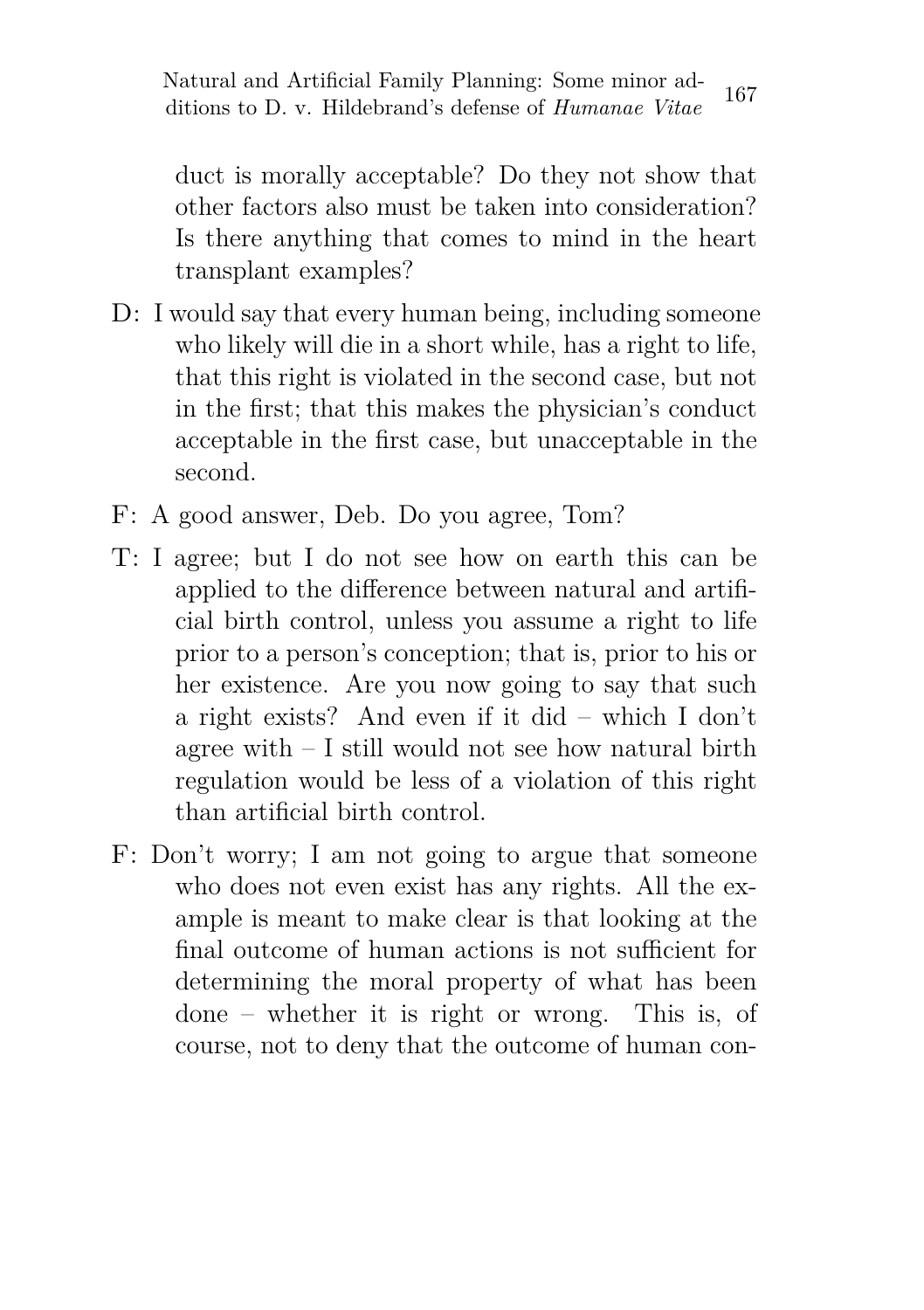duct is one of the factors – actually, a very important factor – which must be taken into consideration; but other factors also must be looked at. Might it not now be the case that there are factors besides the identical final outcome that make natural family planning morally acceptable, while contributing to the moral unacceptability of artificial birth control?

- T: Good luck with convincing us that there are such factors. I cannot see any, and I think Deb is on my side. Deb?
- D: I cannot see any either.
- T: Well, during our conversations several years ago, you and Deb occasionally "ganged up" on me; now, it's the two of us against you.
- F: So let's see what I can do against a two-thirds majority. Both of you can probably list many things for which you ought to be grateful – let's call them "goods." Can you list some?
- T: That I graduated with a high grade point average, that I am healthy, that I have a well-paying job, that my boss is friendly with me, that we have enough food, that we are able to visit you – and one of the greatest goods: That I met Deb, that we love each other, and that we are now married. My dear, dear Deb! (He briefly placed his arm around her shoulders.)
- D: My dearest Tom!
- F: Saying that I am very, very happy for you is the under-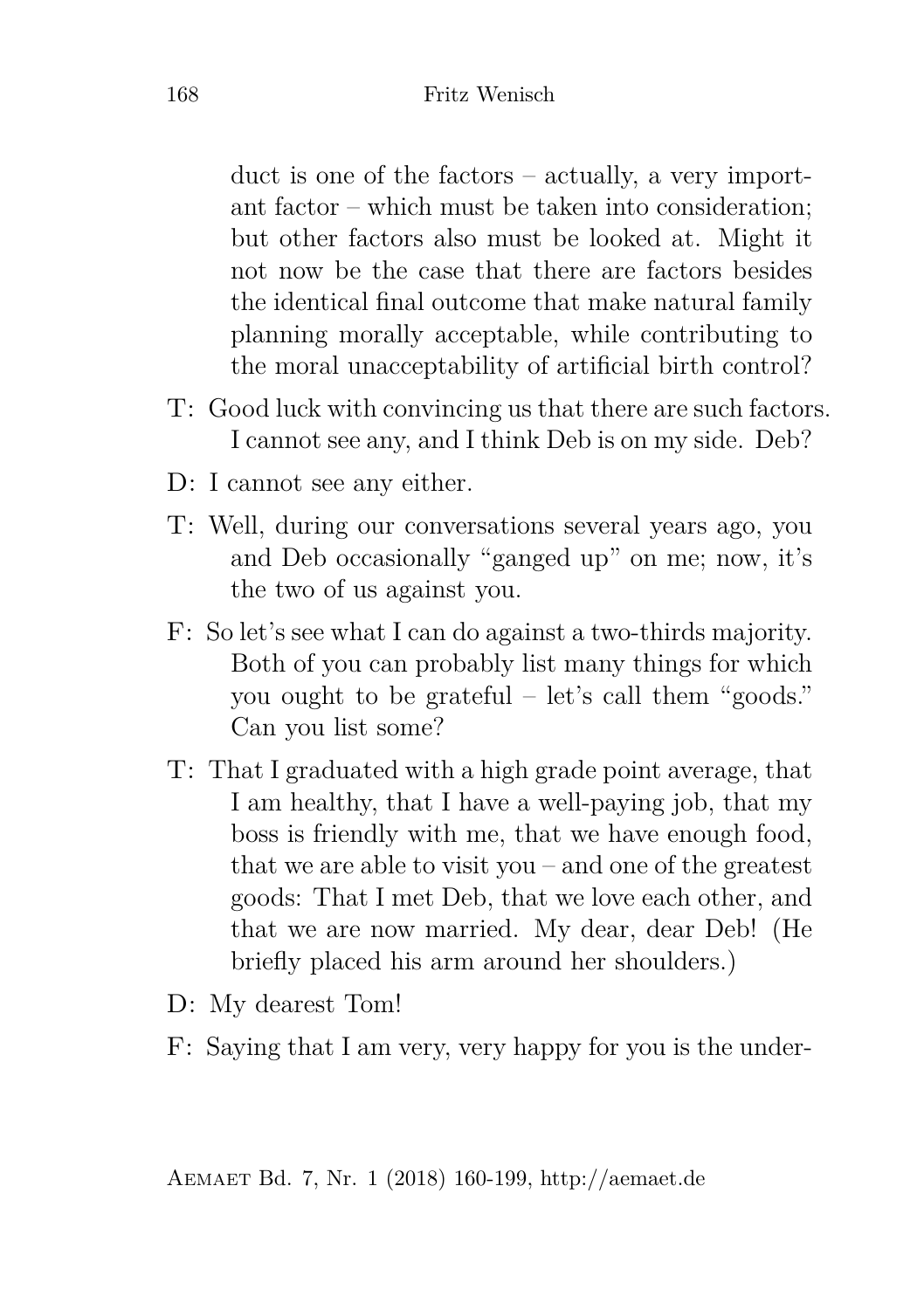statement of the century. – Many other items could probably be added to your list. The group of goods can now divided into two subgroups which overlap. First, there are things which are in a person's true interest.[4](#page-9-0) Health, enough food, or a place to live are examples. Second, there are things which are intrinsically precious, the existence of which is better than their non-existence, which enrich the world.<sup>[5](#page-9-1)</sup> I am sure, Tom, you would agree that Deb is an example belonging in this second group.

- T: Would I ever!
- F: From this example, you can see that the two groups of goods overlap: Was it not in your best interest that she came into your life?
- T: What an understatement!
- F: Here is another overlap example: I guess that in the not-too-distant future, you will have your first child – an intrinsically precious object (remember that philosophers do not intend to "objectify" things in a negative way when they call them "objects," but

<span id="page-9-0"></span><sup>4</sup>This is what Dietrich von Hildebrand calls "objective goods for the person."

<span id="page-9-1"></span> $5\text{This}$  is what von Hildebrand calls objects endowed with "values." In this context, it is important to note that Von Hildebrand considers the fact that a person enjoys an objective good as a value; thus, every action providing an objective good to someone else is an action through which a value is realized. See Dietrich von Hildebrand, *Ethics* (Chicago: Franciscan Herald Press, 1992), p. 91.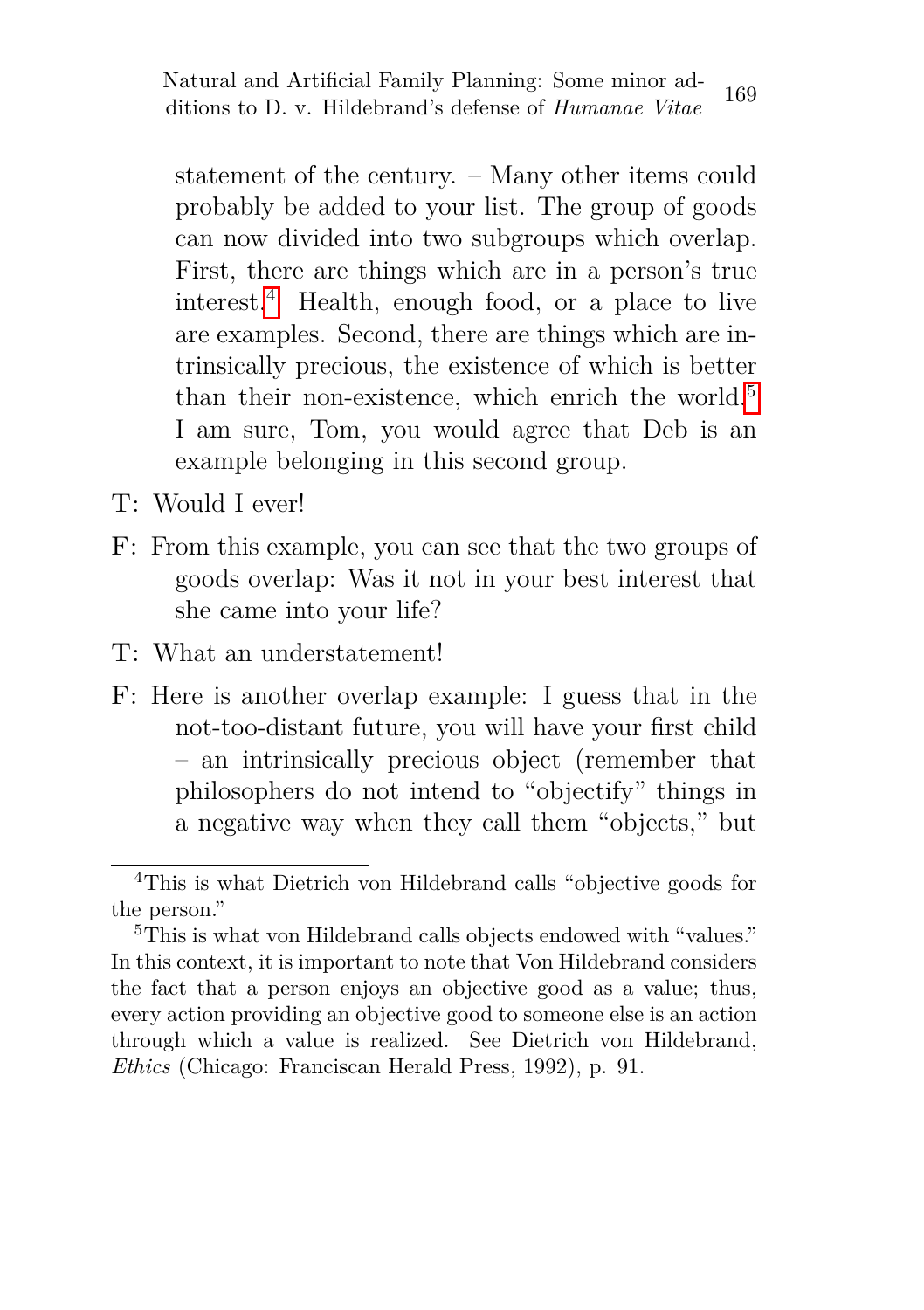that they apply that term to everything that is or can be thought of). But having that child will also be in your best interest – it will give you much joy and happiness.

Do you think that it is reasonably clear to you what is meant by "good"?

- T: I think so. How about you, Deb?
- D: I think so too, Tom, my most precious good.
- F: Allow me now to call attention to another important distinction between two types of goods. Consider goods like health, enough food, and a place to live. Imagine a person from whose life one of these goods is missing. Would that not be negative?
- T: Yes, it would lack of health (i.e. sickness), food (i.e. starvation) and homelessness are negative.
- F: Thus, there are goods the absence of which is an evil.
- D: Isn't it like this with all goods?
- F: Do you have siblings?
- D: Yes, there are five of us I have four older brothers.
- F: So you are the youngest in the family.
- D: Yes.
- F: This means, of course, that you do not have a younger sister.
- D: No, I don't.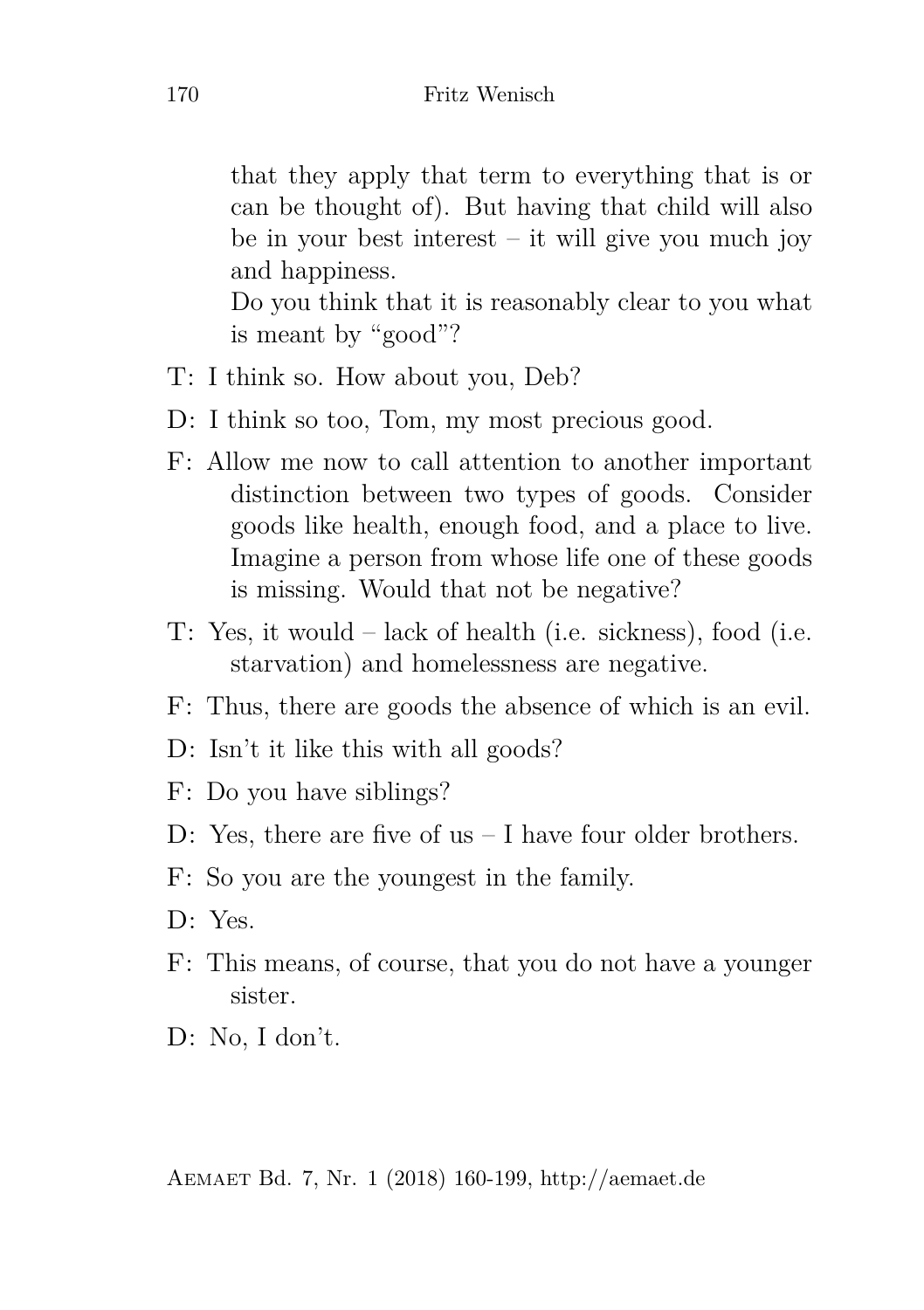- F: But if you had one, would she not be precious as a human being, an enrichment to the universe, a great good?
- D: Yes.
- F: But she does not exist she is absent.
- D: True.
- F: Is her absence an evil?
- $D \cdot N_0$
- F: Thus, there are goods the absence of which is not an evil. Before making an important qualification to what I just said, let me use another example: Would it not be great if next week, you could go on a twoweek vacation to Salzburg? Just look at the picture up there on the wall.
- D: What a beautiful town!
- F: Well, how about visiting it for two weeks? Would it not be wonderful if next week, you could start your trip?
- T: It would be wonderful.
- F: But it will not work out, will it?
- T: No, we do not have time off from our work plus we could not afford it; we need to save for the down payment of the house we intend to buy.
- F: I take it, though, that during the next two weeks, you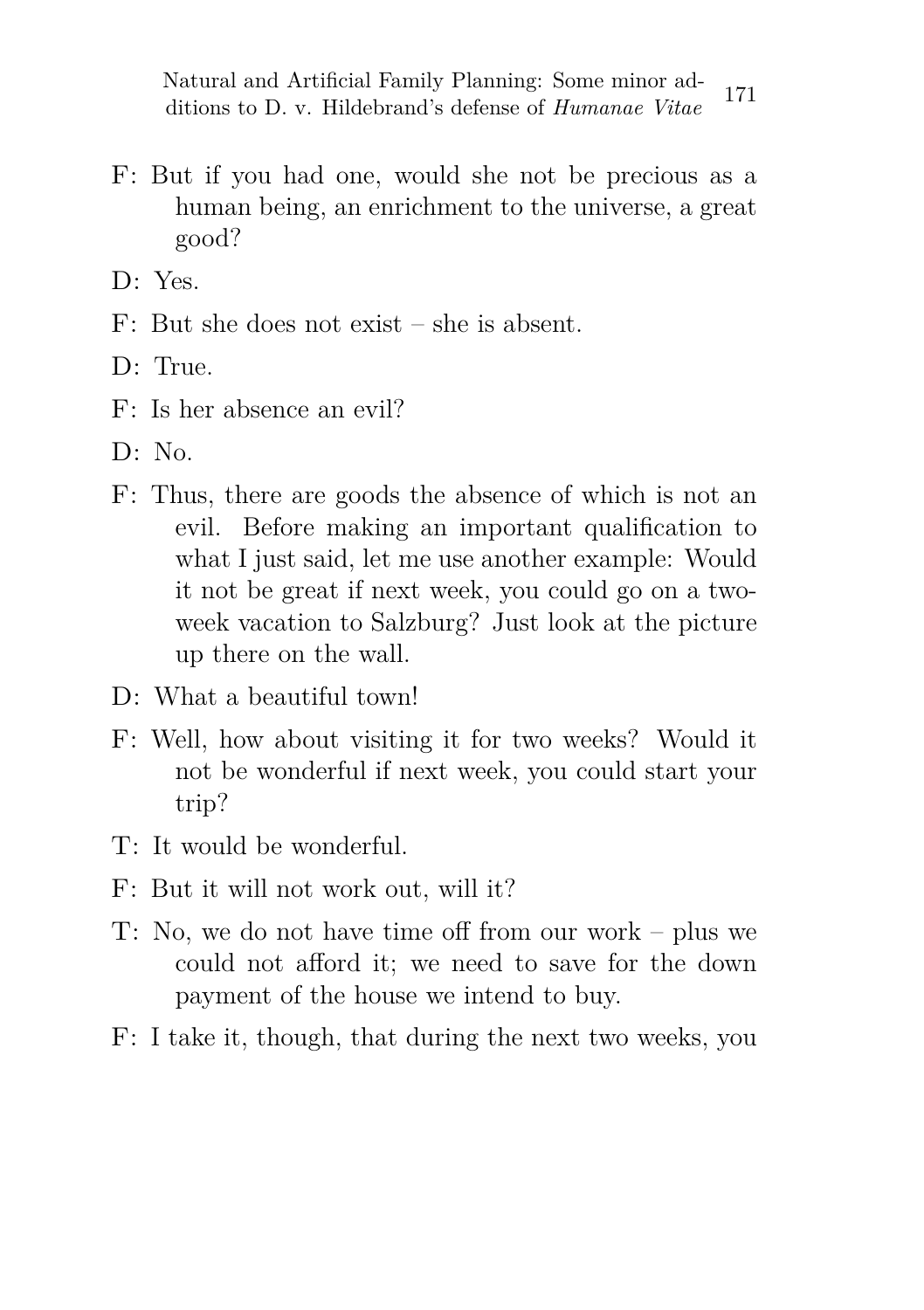will be happy anyway – happy with each other, with the things you will do together, maybe even with your work – hopefully at least.

- T: You are right.
- F: Thus, this trip to Salzburg is another example of a good the absence of which is not an evil. We must, therefore, distinguish goods the absence of which is an evil from goods the absence of which is not an evil. Health, a place to live, eyesight, or being able to hear belong into the first group; Deb's younger sister and your trip to Austria belong to the second group.

In order to avoid misunderstandings, let me return to the qualification I postponed before: I take it, Tom, that you were reasonably happy at URI prior to meeting Deb?

- T: Now, I cannot even imagine life without her; but true, I had a wonderful time at URI, being away from home, being on my own, hanging out with my friends (except for the first four or five weeks – they were kind of hard on me).
- F: That's the usual freshmen experience. That Deb entered your life was a great good for you; but as you just implied, her absence was not an evil.
- T: You are right.
- F: But now, losing her would be a great evil.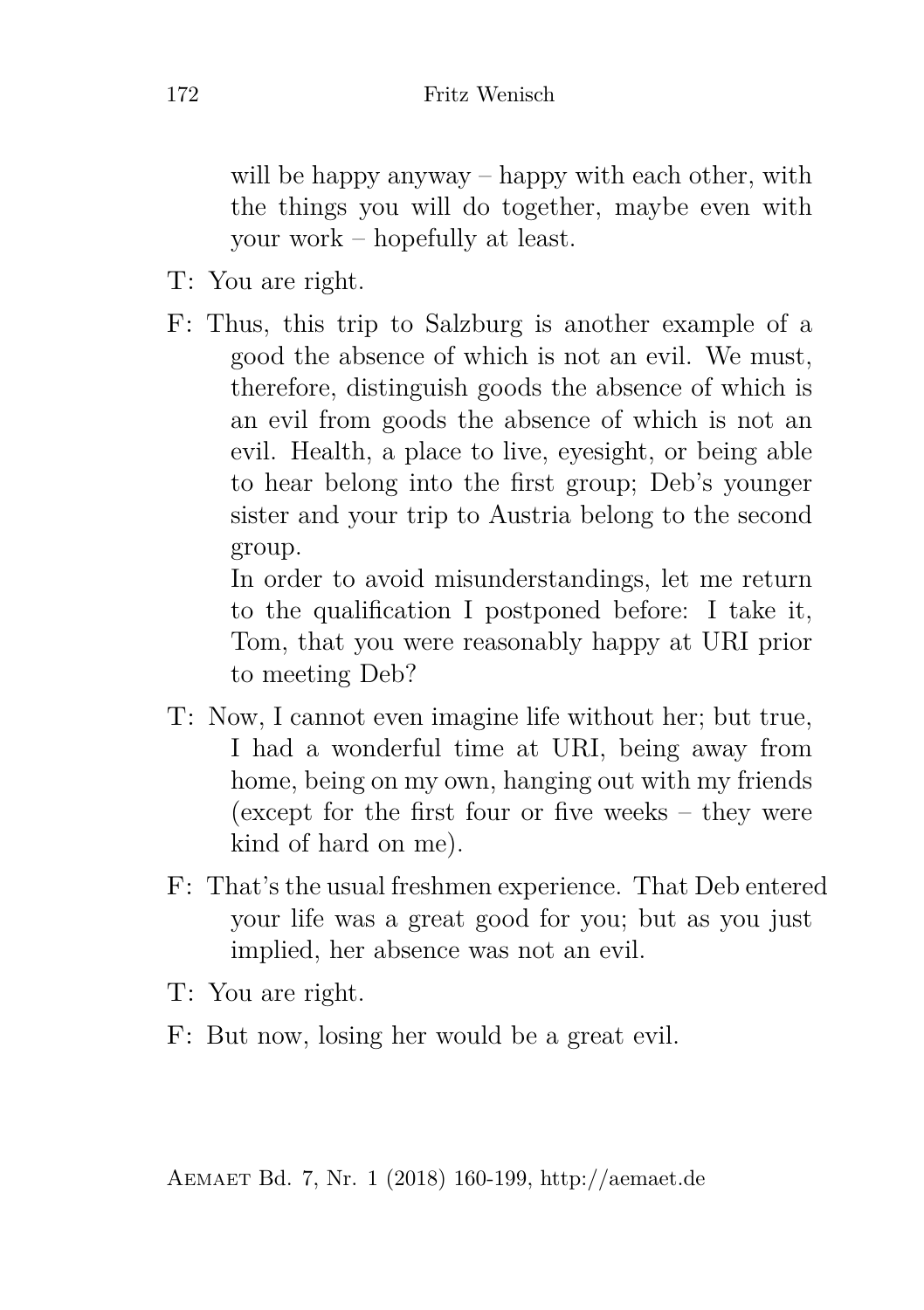- T: That would be terrible! Don't even talk about it!
- F: Thus, when we speak of goods the absence of which is not an evil, we have in mind situations in which the good was never present; the loss of a good is always an evil, even if prior to the good's presence, no evil was experienced.

That can also be illustrated with Deb's younger sister whom she never had. Suppose your parents would have had a sixth child. That would surely have been possible, would it not?

- D: Yes.
- F: What if the child had died when she was two years old? How would you have responded?
- D: With great sadness.
- F: But suppose someone would have stated, "What are you sad about? You did not miss your little sister three years ago, and the situation only has reverted to how it was then."
- D: That would have not been helpful, and a very silly thing to say.
- F: Thus, it is hopefully clear by now that the absence of a good's not being an evil cannot be transferred to the loss of that good; it applies only to the situation prior to the good's existence. On the other hand, there are goods the absence of which is an evil even if they never were present  $-$  such as evesight, being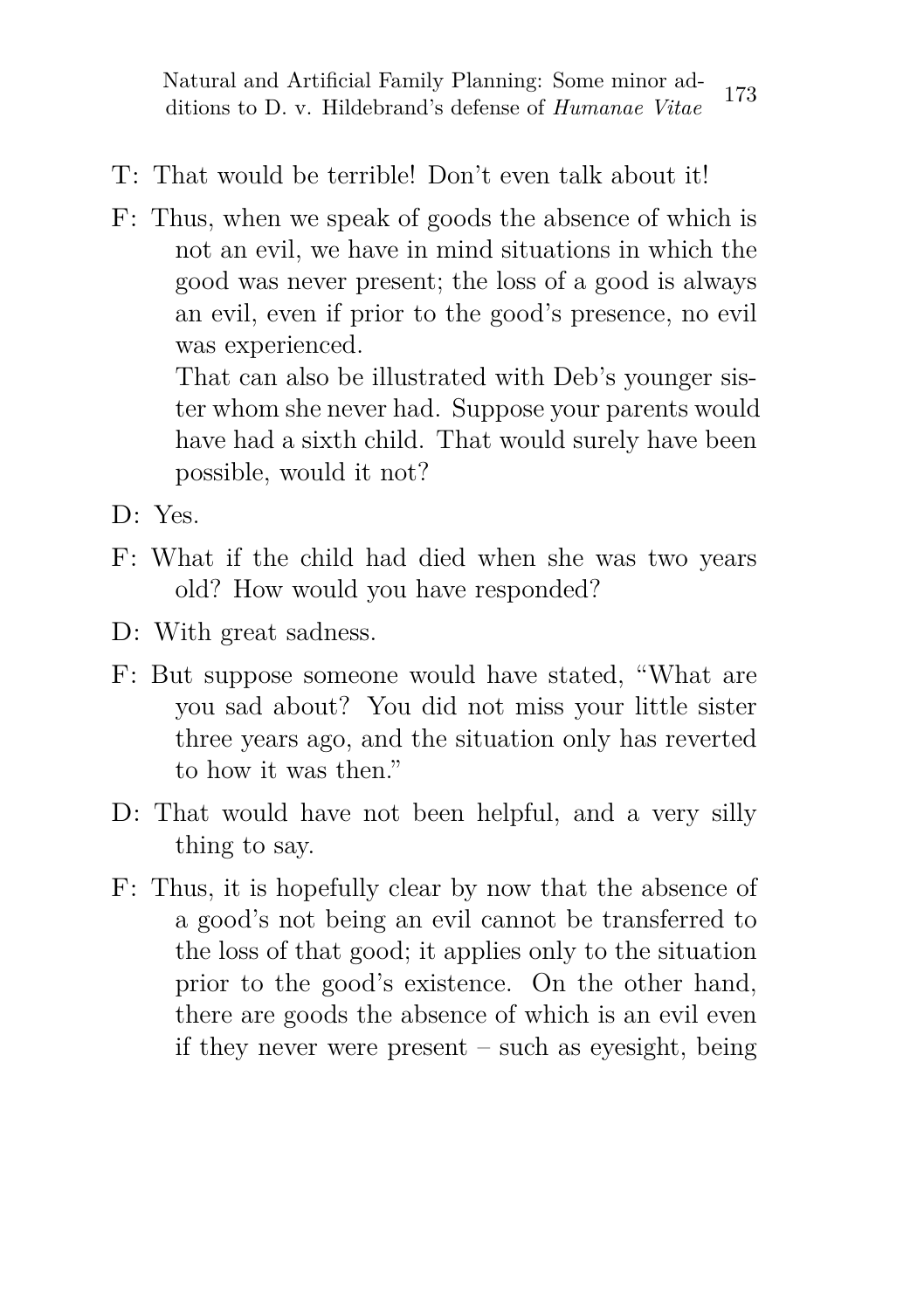free of brain damage, or a human's having two legs. Is it now not possible to carry out actions through which we provide goods to others?

- T: Yes. Whenever we help someone else who experiences difficulties, we perform such an action.
- F: Let's consider briefly actions through which we provide to others a good the absence of which is an evil (as you will see, our main topic will be actions contributing to the coming about of a good the absence of which is not an evil).

Suppose you see an injured person by the side of the road; it is clear that he needs immediate medical attention, you are the only one around and could easily bring him to the hospital, but you ignore him.

- D: Tom would never do that.
- F: I know but suppose someone would.
- D: That would be terrible.
- F: So you are saying that Tom would be obligated, duty bound, to bring the injured man to the hospital.
- D: Yes, that's what I am saying.
- F: Bringing him to the hospital is providing him with a good the absence of which is an evil, is it not?
- D: Yes.
- F: Thus, the example shows that in many cases, there is a duty to perform actions bringing about goods the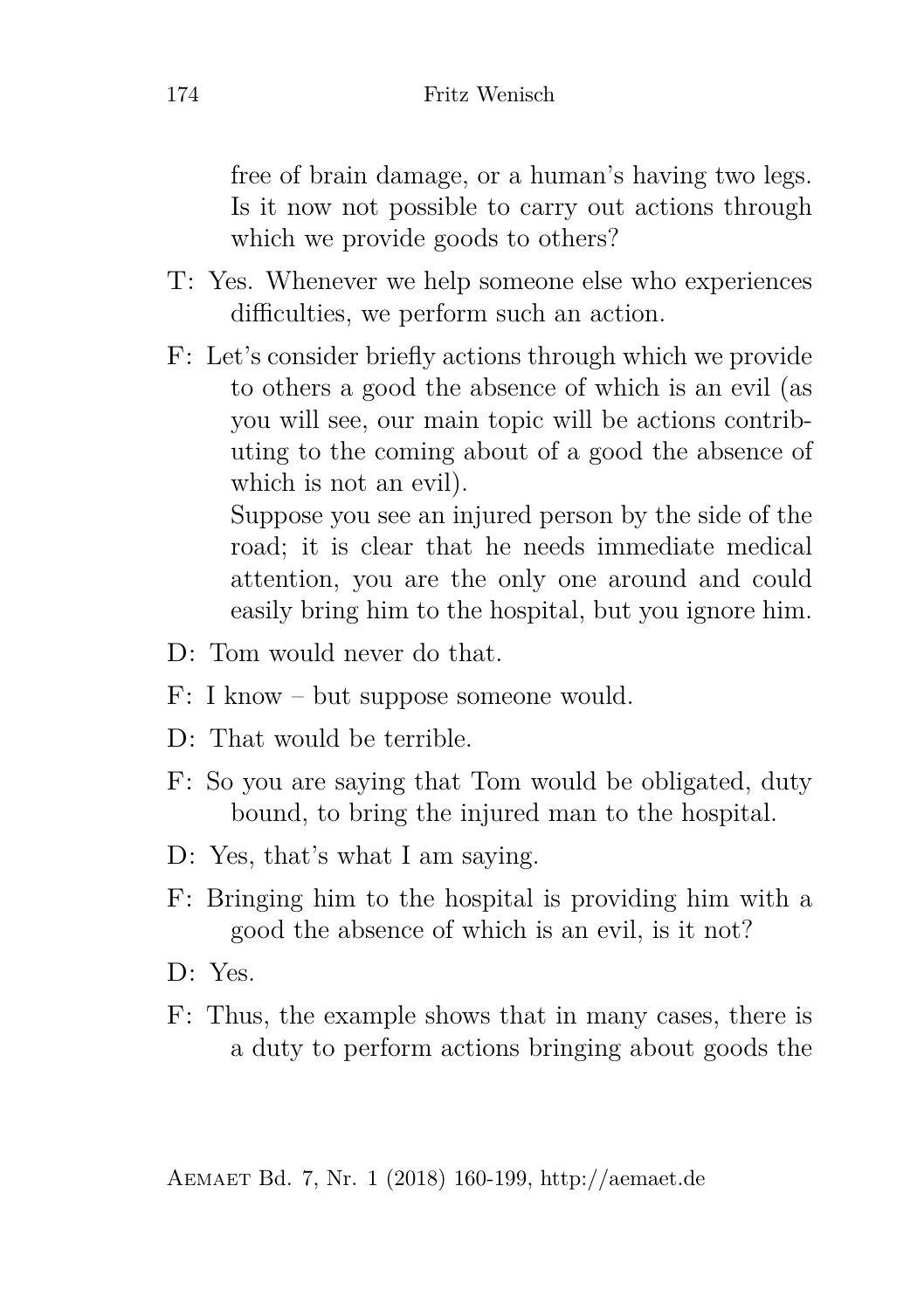absence of which is an evil. True?

- D: I agree; and I am sure Tom does, too.
- T: Yes, I do.
- F: Moreover, the duty constitutes itself simply from the encounter with the evil; no promise to help another or a command by a legitimate authority or an obligation stemming from having signed a contract need to enter the picture.
- T: Agreed when we encounter evils, we have a duty to provide the good the absence of which results in the evil we encounter.
- F: Be careful; don't generalize hastily. Suppose, Deb, one of Tom's coworkers is in danger of going totally blind, his eyesight could be preserved only by a cornea transplant, and Tom would be the perfect cornea donor. Would he be duty bound to give up one of his eyes so that the coworker's sight can be preserved in at least one eye?
- D: If Tom would do so, this would be a very noble act but no, he would not be obligated.
- F: It would go beyond the call of duty. Thus, we can see that not all actions providing goods the absence of which is an evil are obligatory. Determining the conditions under which such a duty exists is an intricate task; let's not go into it, though, because for our topic – birth control – actions bringing about goods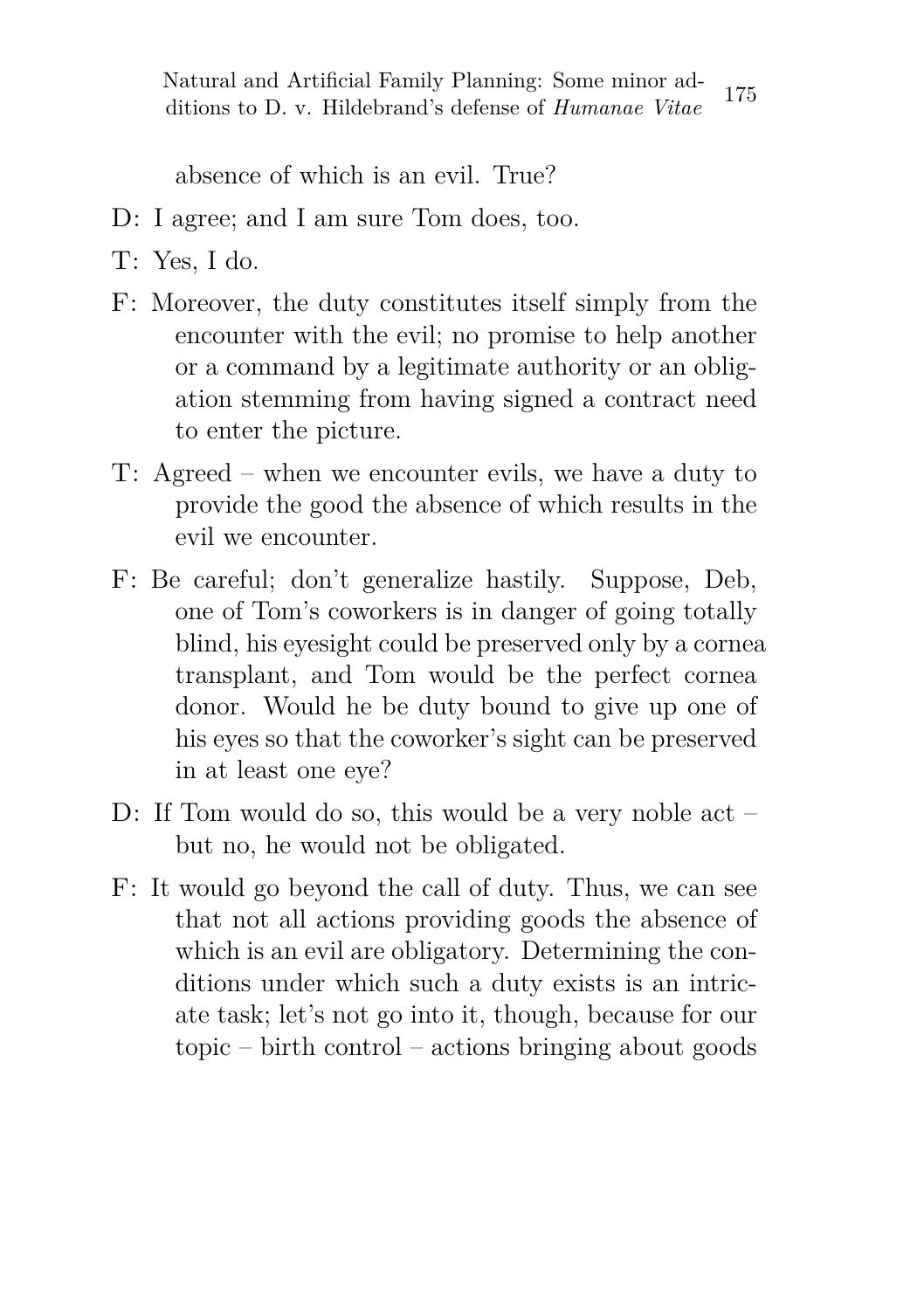the absence of which is not an evil are important.[6](#page-16-0) Imagine the following scenario: I know you had a beautiful honeymoon, although you had to make sure that it was not too expensive. Suppose the thought had occurred to me to finance for you a two-week trip to Austria, beginning, of course, in Salzburg, but also including Vienna and several other beautiful Austrian towns. Would not financing this trip for you have been an action bringing about a good the absence of which is not an evil?

- D: It would have been wonderful but no, its absence was not an evil; although we did not spend our honeymoon in Austria, it was truly beautiful.
- T: You can say that again!
- F: Would I have been obligated to finance that trip for you?
- D: Of course not.
- F: Does that not show that, if all that I observe is that I can bring about a good the absence of which is not an evil, I have no duty to do so?

<span id="page-16-0"></span> $6A$  detailed discussion of this "intricate task" can be found in Fritz Wenisch, "To Do or not To do. . . Basic Elements of an Ethics of Actions," in *Aletheia – An International Yearbook of Philosophy*, Vol. VII (Bern: Peter Lang, 2002), pp. 31-220. The conditions under which there is a duty to perform an action contributing to the coming about of goods the absence of which is not an evil – designated there as "action taking care of an evil" – are explained in "4. The extent of one's duty to take care of evils," pp. 181-199.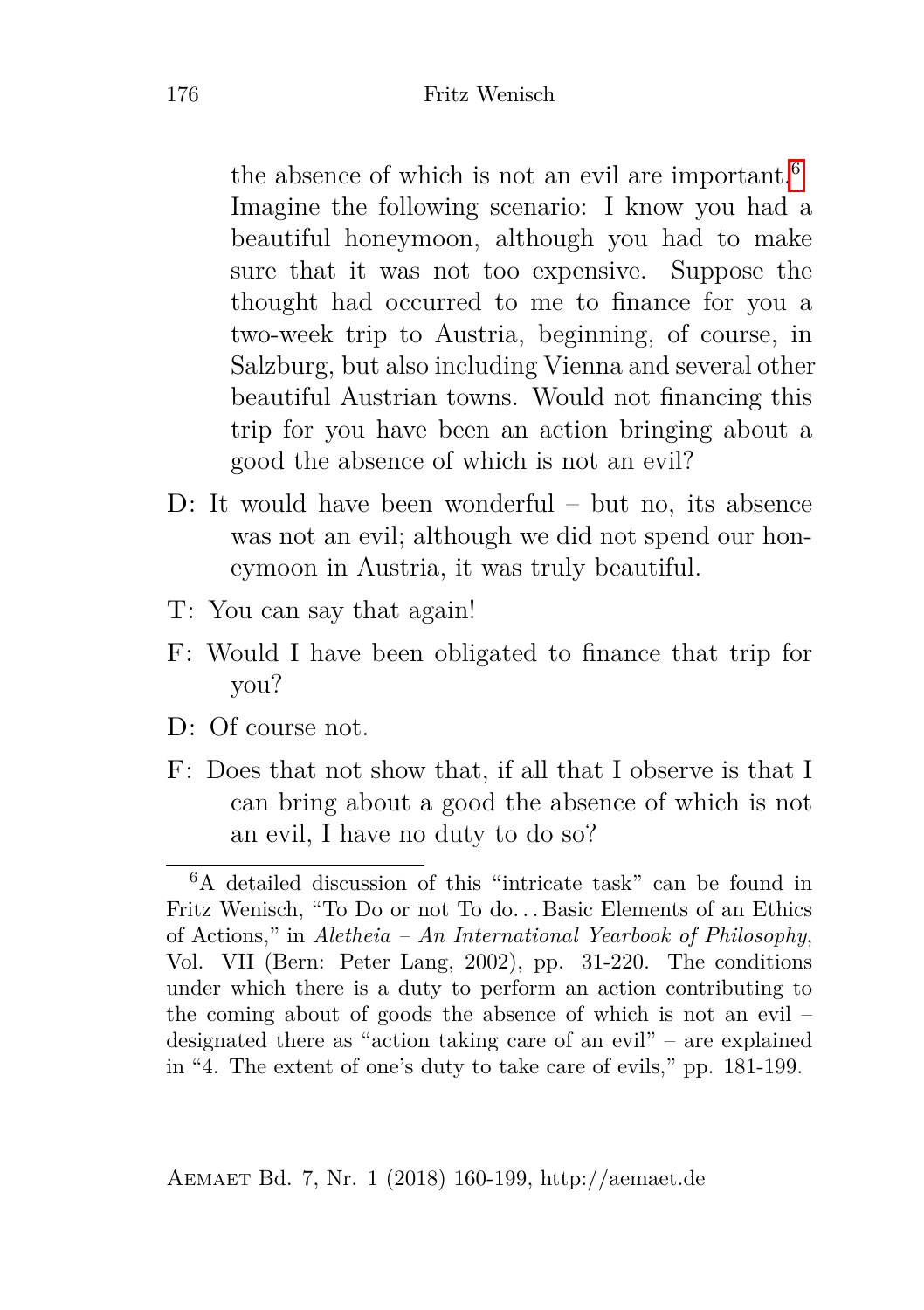- T: No, there is no duty. But why do you say, "if all that I observe"?
- F: I do not have a duty to give you the money for a trip to Austria when the next vacation comes up for both of you, do I?
- T: No, of course not!
- F: But suppose I were to promise to finance that trip, and you accept the promise? Would that not make me duty bound to give you the money?
- T: Yes, then, you would be duty bound.
- F: That's the reason for me having said, "if all that I observe." There may be external factors making it obligatory to bring about a good the absence of which is not an evil, such as a promise; but – to repeat what I said before – if all that I observe is that I can bring about a good the absence of which is not an evil, acting may be morally commendable, is, however, not obligatory.

To make sure that we do not generalize hastily, let's look at an example of a good even much higher than a trip to Austria: After your birth, Deb, could your mother still have had additional children?

- D: She was not too old for it yet.
- F: Then, for all you know, your parents may even have considered to have another child, but decided against it. Had they had another child, they would have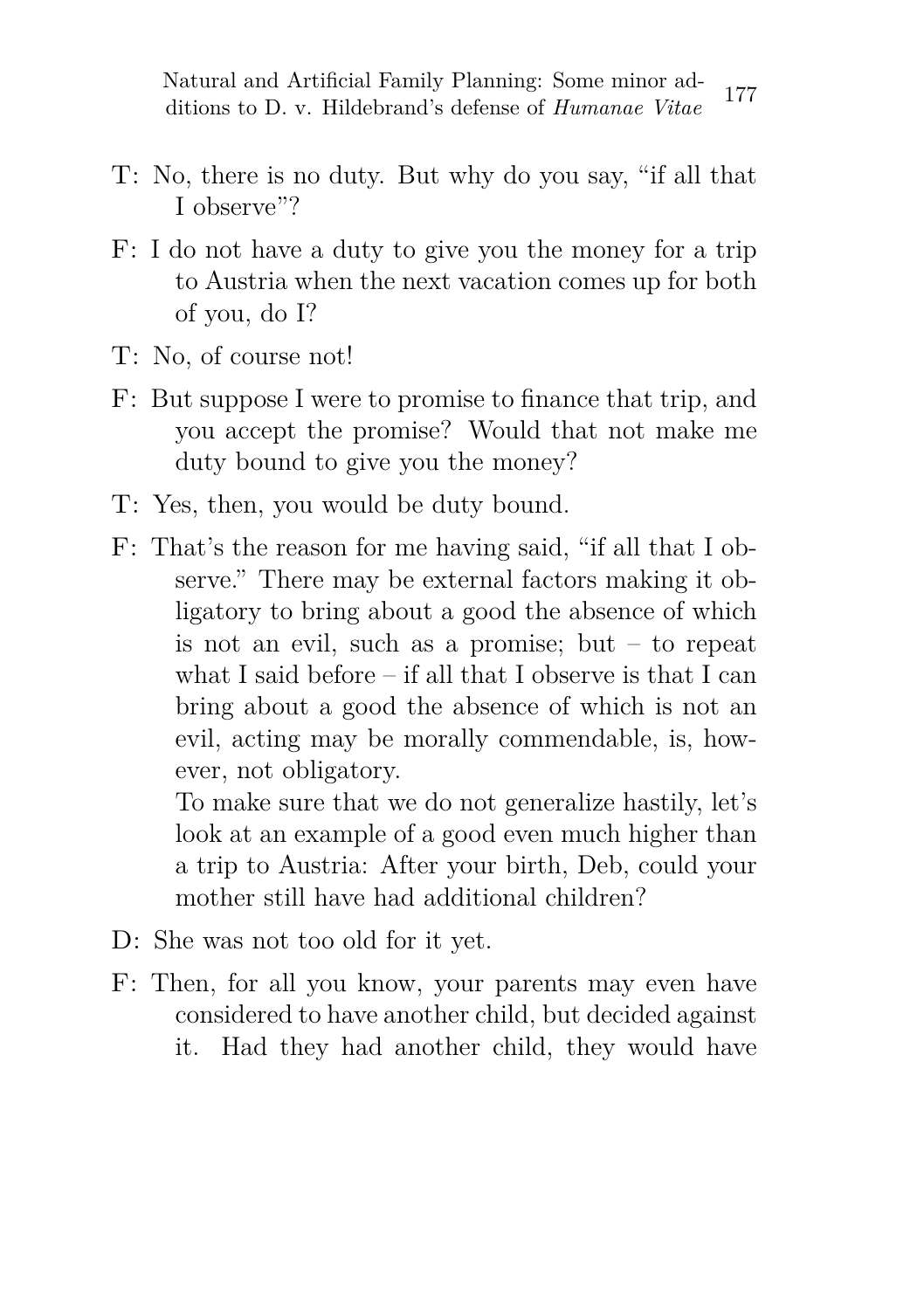brought about a great good the absence of which is not an evil, as we saw before. Did they, however, violate a duty by not having a sixth child?

- D: Raising five children was enough work for them no, they did not violate an obligation. They had no duty to have a sixth child.
- T: Do you agree, Fritz?
- F: Yes, of course. Remember: Unless there are external factors – such as a promise – there is no duty to contribute to the coming about of a good the absence of which is not an evil; there is only what I call an "invitation" to do so.
- T: Interesting. It seems that all we have discussed so far supports our view on birth control.
- F: Just wait. Here is another example: Suppose a wealthy man visits a family – the father works as an auto mechanic – and is deeply impressed with their daughter's intelligence. During the conversation, he finds out that she will graduate from high school at the end of the current schoolyear. "What college will she attend?" he asks. They respond that the family cannot afford sending her to college, that they need a secretary for their shop, and that she will work there after school is over. She indicates that she is looking forward to assisting her dad. Later that day, in his hotel room, the wealthy man asks himself whether he should offer to finance the young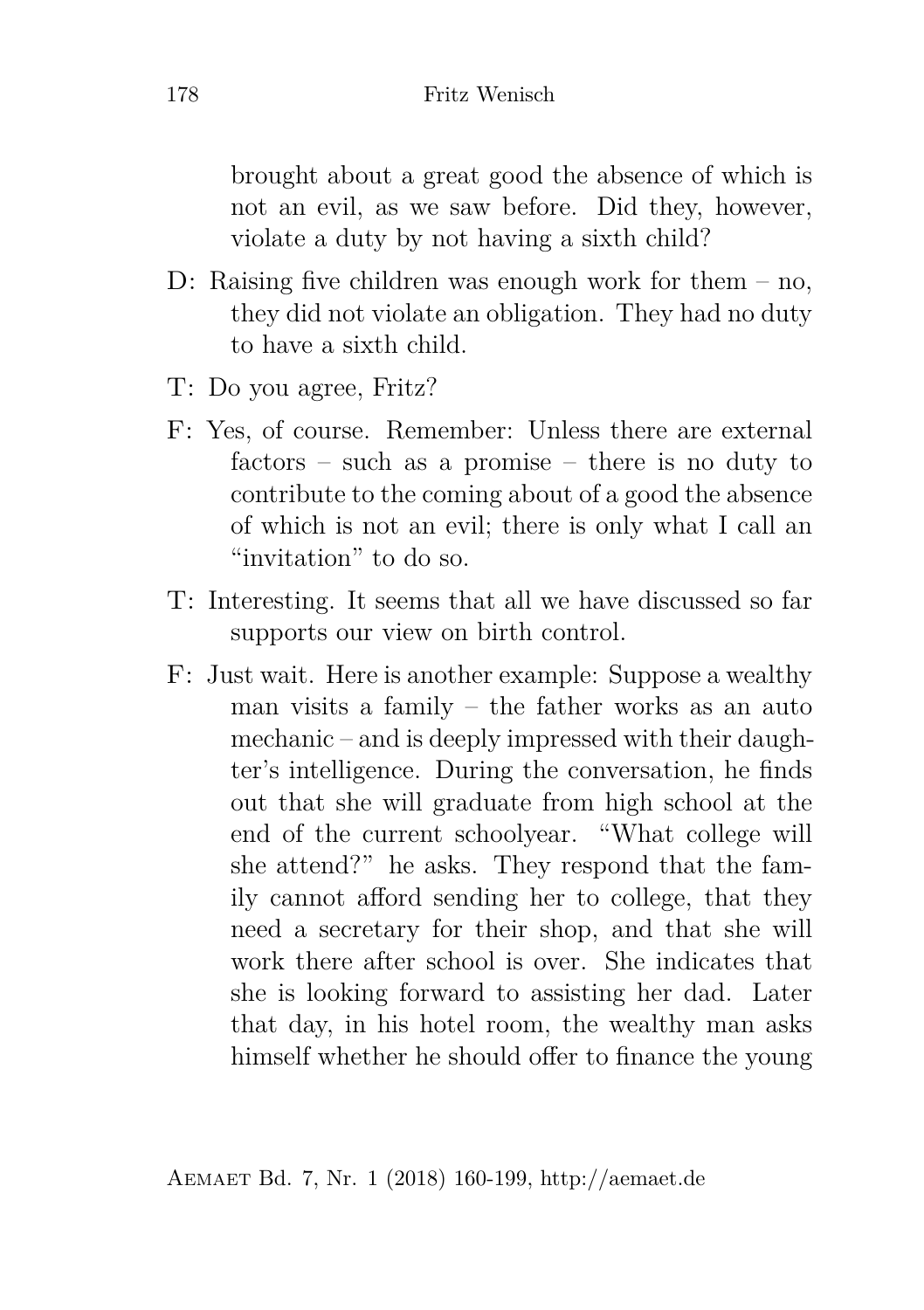woman's college education, and to suggest that she apply to first-rate colleges as soon as possible. Is he under an obligation to do so?

- T: No, of course not; this is another case of providing a good the absence of which is not an evil. As we have seen before, there is no duty to perform such actions.
- F: Suppose just before going to bed, he decides that he will make this offer and to call the auto mechanic's family in the morning. After getting up, he is about to pick up the phone – but then, he has second thoughts about the matter. Would it be allowed for him to change his mind?
- T: Of course; he has not made a commitment yet, and no one except for him even knows that he has considered making this offer.
- F: Now allow *me* to come into the picture. Assume that the wealthy man has not changed his mind, and that I meet him for breakfast in the hotel prior to him having made the telephone call to the family. He tells me that every year, he sets a big amount of money aside for a good work, and that this year, it is financing a gifted young lady's higher education. He also tells me that he will call the family after breakfast. Let me add that he feels deeply in my debt because I have saved his life at an earlier occasion (before you express your admiration for me, remember that that whole story is made up on the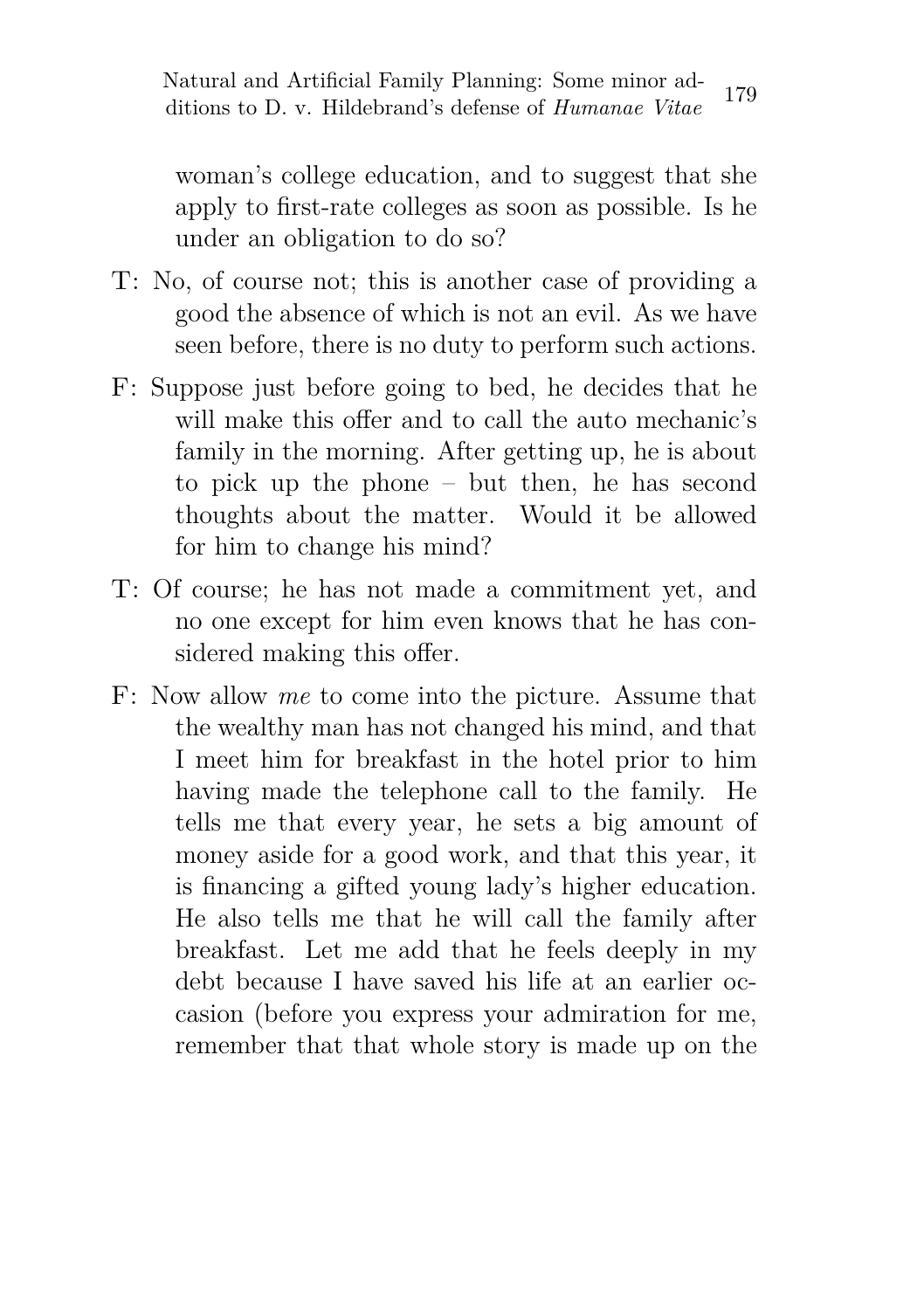spot). So I have good reasons to assume that he will go along with my wishes, and I suggest that he use the money for a different purpose. Is this morally acceptable? Would you say "yes," "no," or "it depends"?

- T: I think I'd say, "It depends."
- F: And what does it depend on?
- T: What you suggest he do with the money instead of financing the young lady's college education.
- F: Suppose I call his attention to another young very gifted high school graduate whose parents cannot afford sending her to college and suggest that he spend the money for her instead of for the auto mechanic's daughter. Would this be OK?
- T: In view of the fact that he has made no commitment and that the auto mechanic's family does not even know that he is considering donating the money, your attempt to persuade him to use the funds for someone else's higher education seems fine.
- F: Suppose I call attention to the fact that one of my acquaintances needs a very expensive medical treatment which his family cannot afford, that the funds he would have to set aside for the college education would cover it, and try to persuade him to use the money for that purpose?
- $T^{\prime}$ . That also seems OK.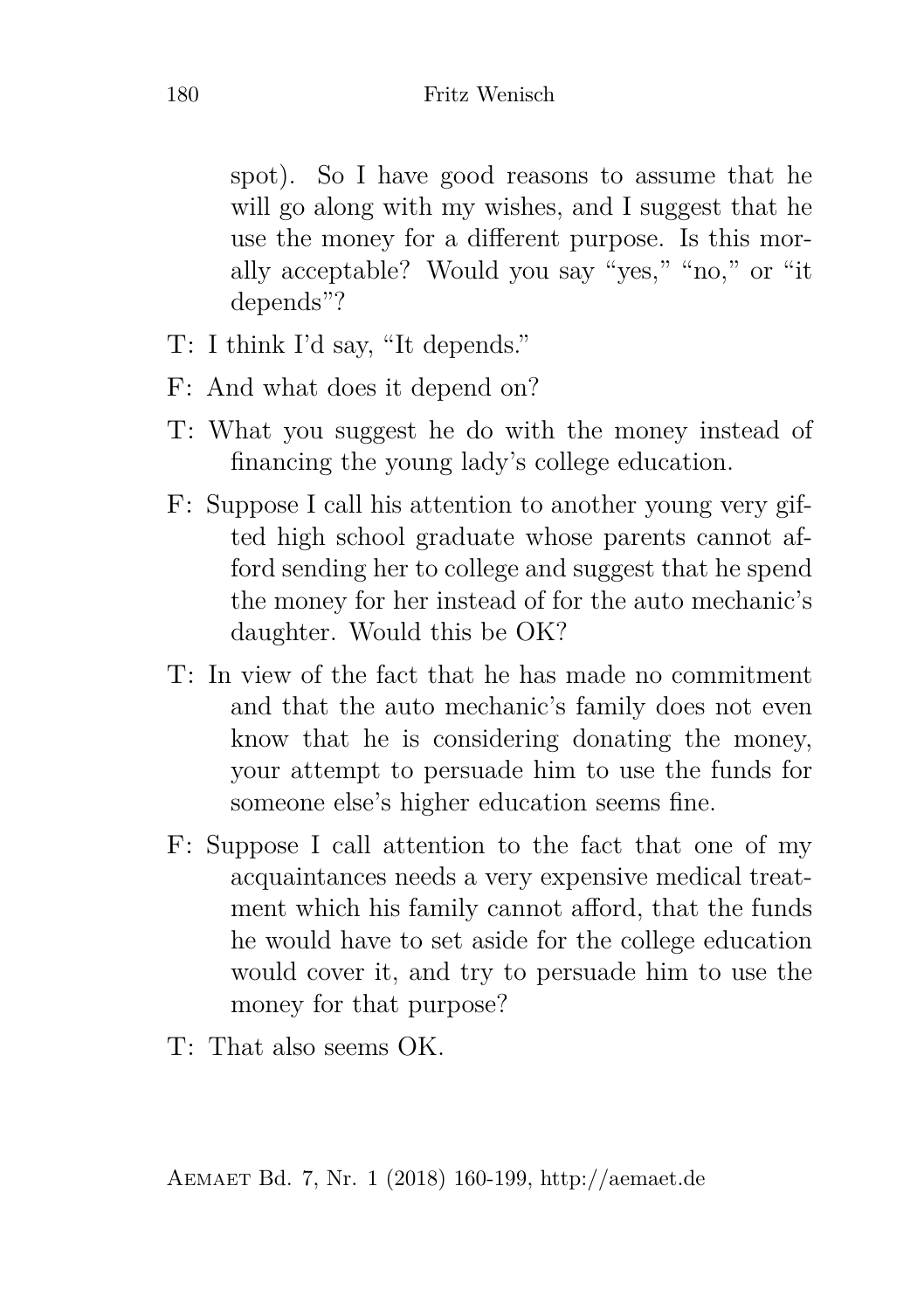- F: But suppose I try my best to persuade him to give the money to me so that I can go to Las Vegas to gamble.
- T: You want him to do that instead of financing the woman's higher education?
- F: Precisely.
- T: That strikes me as wrong. What do you think, Deb?
- D: I agree.
- T: I did not know that you are a gambler, Fritz.
- F: Whatever gambling I do does not take place in Las Vegas, and it is not literal gambling. But let's see what the results of my last dice throw are. Persuading the wealthy man to use the money set aside for the young woman's college education for a different purpose is an action interfering with the coming about of a good the absence of which is not an evil, is it not?
- T: Yes, that sounds right.
- F: And as the examples we went over show, such an action is not always morally acceptable. There are two things one must compare to determine the acceptability of such an action. What are they?
- T: We must compare the good the coming about of which is prevented with the purpose of the interfering action.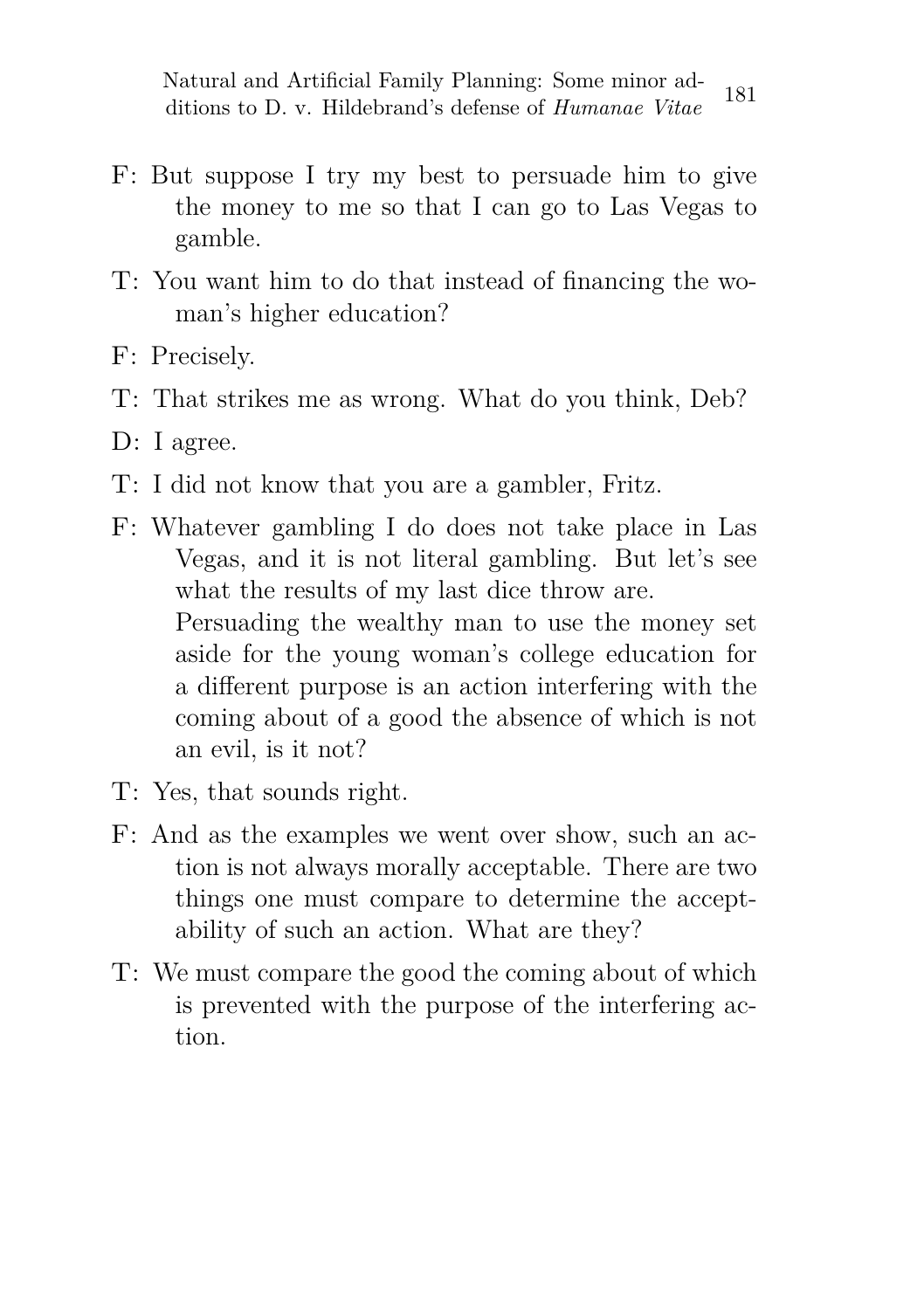- F: And if that purpose is of equal or greater importance compared to the good interfered with – as is the case when one person's higher education is compared with the higher education of an equally gifted person or with the medical treatment of someone who is desperately ill – carrying the interfering action out seems appropriate.
- T: Agreed.
- F: If, however, the purpose of the interfering action is of lesser significance than the good interfered with – as is the case when the young woman's higher education is compared with my enjoying myself gambling in Las Vegas – the interfering action is wrong. Yes or no?
- T: Yes.
- F: Now tell me: Does not artificial birth control involve an action interfering with the coming about of a good the absence of which is not an evil? –  $T<sub>om</sub>$ ? – It seems as if he does not want to answer the question; so what do you think, Deb?
- D: Yes, it seems to be that kind of an action.
- F: What is the good the coming about is interfered with?
- D: A human person.
- F: That is, a very precious, very valuable, very high good. And aren't actions interfering with the coming about of a good the absence of which is not an evil justified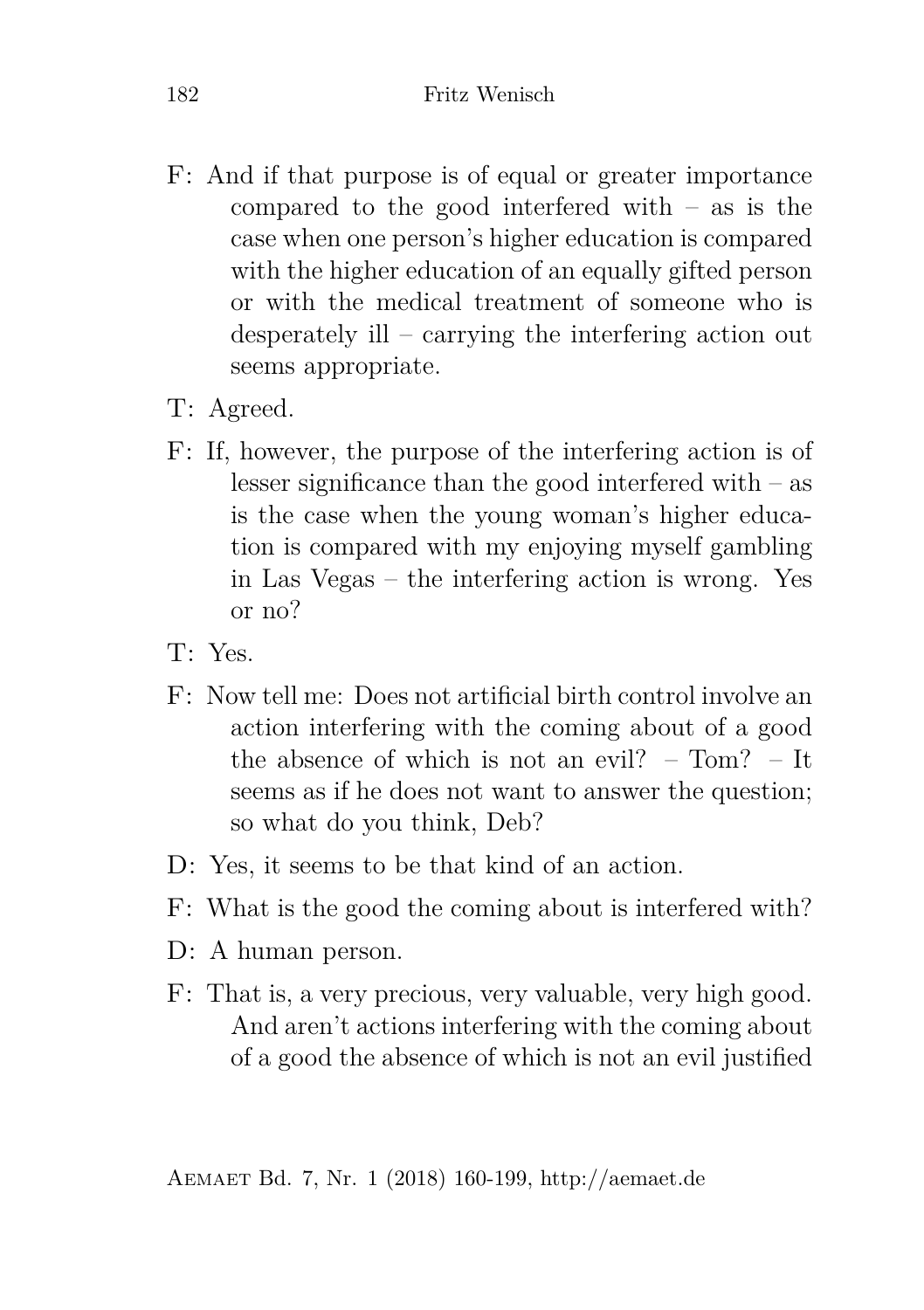only if they are carried out for a purpose at least as significant as the good interfered with?

- $D^{\dagger}$ . That's what we seem to have seen before.
- F: How easy is it to think of a purpose of the interfering action as significant as a human life?
- D: It does not seem easy.
- F: Is not the good for the sake of which the coming about a human life is interfered with the immediate enjoyment and happiness which the conjugal act brings about (I say "immediate," for if one were to practice natural birth regulation, that enjoyment would only be postponed by several days at the most rather than eliminated)?

D. It seems so.

- F: Thus, the good the coming abut is interfered with is a human person; the good intended by the interfering action is worry-free sex, if you allow me to formulate it that blandly. What ranks higher, the good intended, or the good interfered with?
- D: Obviously the good interfered with.
- F: Given what we have seen before, does this not show the interfering action to be morally wrong? – Both of you seem to be reluctant to respond; so allow me to summarize: We have seen that there are actions *contributing* to the coming about of goods the absence of which is not an evil; we have also seen that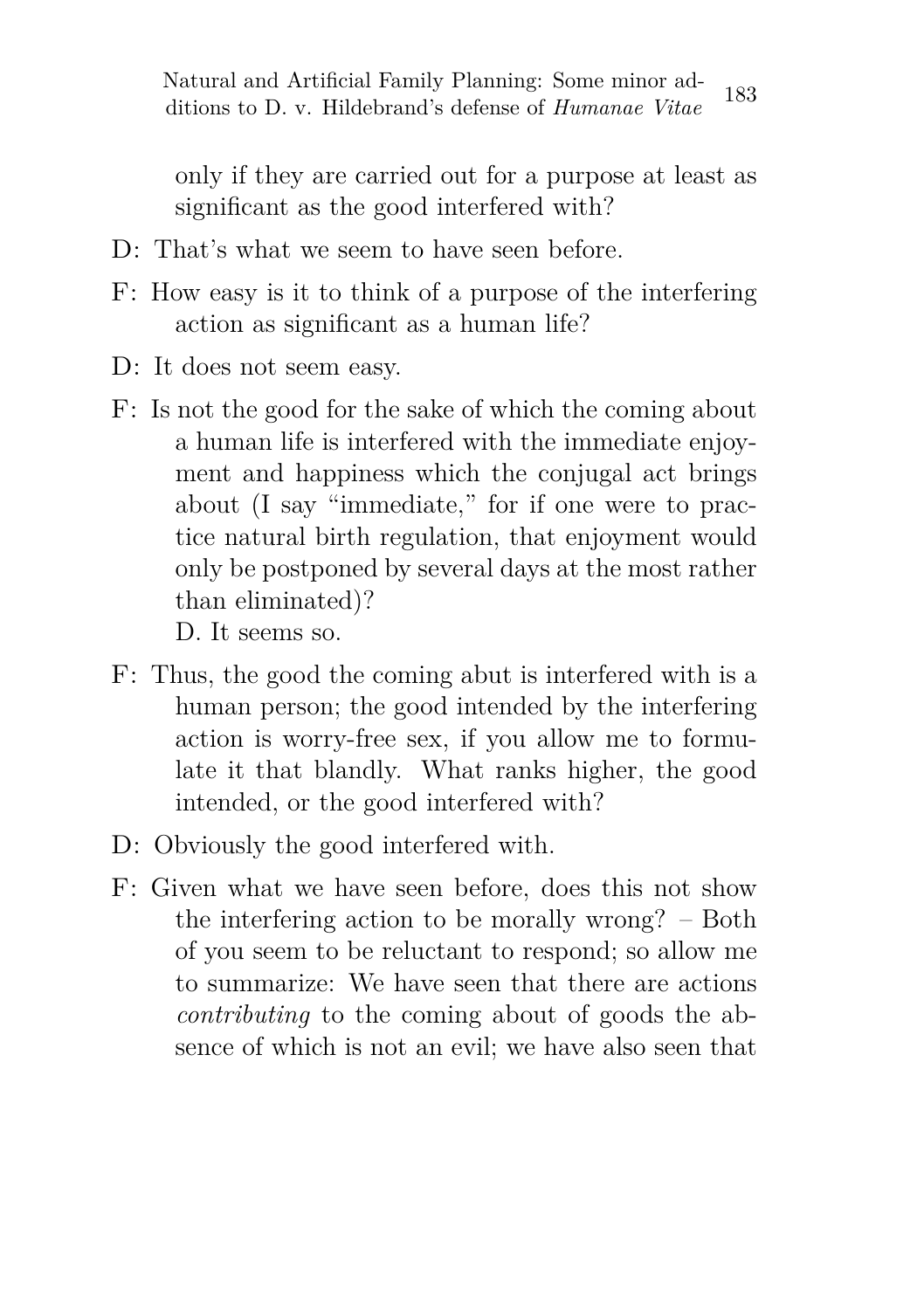there are actions *interfering* with the coming about of a good the absence is not an evil. With regard to the first type of action, we saw that, unless there is an "outside" source of an obligation (such as a promise), there is never a duty, but only an invitation to carry the action out. With regard to actions interfering with the coming about of goods the absence of which is not an evil we have, however, seen that there is a duty to omit these action if the purpose for which the action is performed does not measure up in significance to that of the good interfered with. This shows that artificial birth control morally questionable, to say the least.

How about natural family planning, though? Is in that case, the decisive step doing something or not doing something? Tom?

- T: It's not doing something abstaining from intercourse.
- F: Is this performing an action interfering with the coming about of a good the absence of which is not an evil, or omitting an action which might bring about a good the absence of which is not an evil?
- T: Obviously the second.
- F: And have we not determined that, barring the presence of outside sources of duties, there is never an obligation, but always only an invitation to perform such actions? Does it not seem now that the difference between artificial birth control and natural family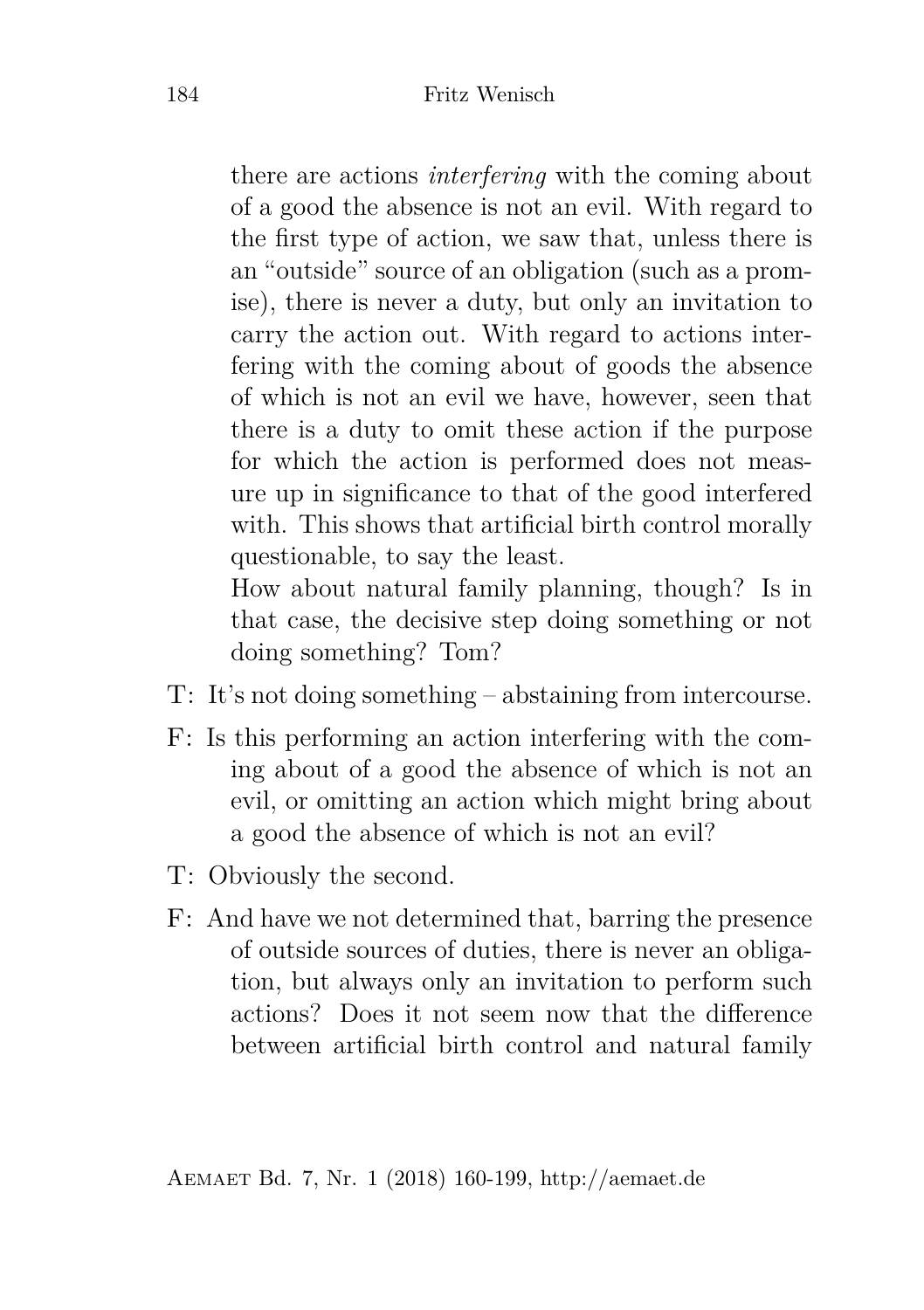planning is not just like the difference between you walking into my room from the direction of the secretary's office as opposed to from the other direction? Tom?

- T: At this point, I cannot think of a reply but. . . but. . .
- F: I suppose you want to add, "But something might come to my mind." There is nothing wrong with carefully considering the arguments we went over. Actually, maybe at this point, I can help you out with a counterargument one of my students used in the past when I got to this point of the conversation: The purpose of an action interfering with the coming about of a good the absence of which is not an evil can either be bringing about another good the absence of which is not an evil, or preventing, alleviating, or removing an evil. The first applies to persuading the wealthy man to finance the college education of another deserving high school graduate rather than that of the auto mechanic's daughter; the second applies to the case of persuading the wealthy man to finance the medical treatment of the seriously ill person rather than sending someone to college.

My conversation partner said that, if two goods are at stake the absence of which is not an evil, the interfering action would be allowed only if the good for the sake of which the interfering action is performed is of equal or higher value compared to that of the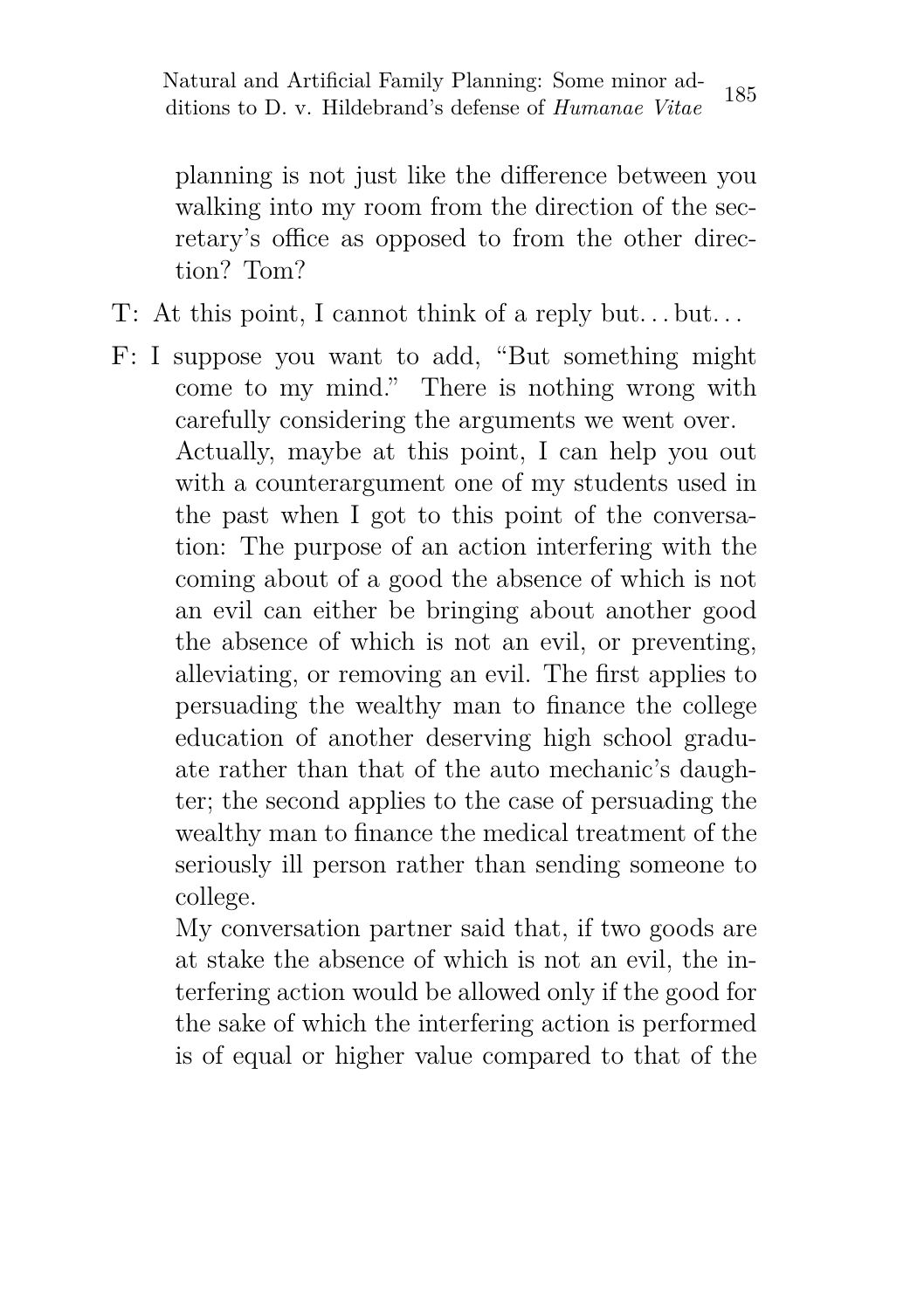good interfered with. He said that for this reason, trying to persuade the wealthy man to give me the money set aside for the young lady's college education so that I can buy a Van Gogh original to hang in my living room would be morally questionable.

He continued, however, by pointing out that from the point of view of significance, it is difficult to compare goods the absence of which is not an evil with evils, and took the position that, if the goal of the interfering action is the prevention of an evil, the action is allowed, at least if the evil to be prevented can be designated as significant. Thus, he took the position that artificial birth control is acceptable whenever its purpose is to prevent a serious difficulty that would be connected with childbirth – and he said that this applies to almost all cases. How does that strike you?

T: I am not sold on the statement that there are any cases in which artificial birth control is unacceptable while natural family planning is acceptable, and I hope that I will come up with arguments showing that both always are equivalent; but it seems that, given what your conversation partner has said, even you must agree that artificial birth control is acceptable if the birth of a child would be connected with difficulties, such as if a poverty stricken family must care for three children already, if both husband and wife must work to earn a living for their family, and if the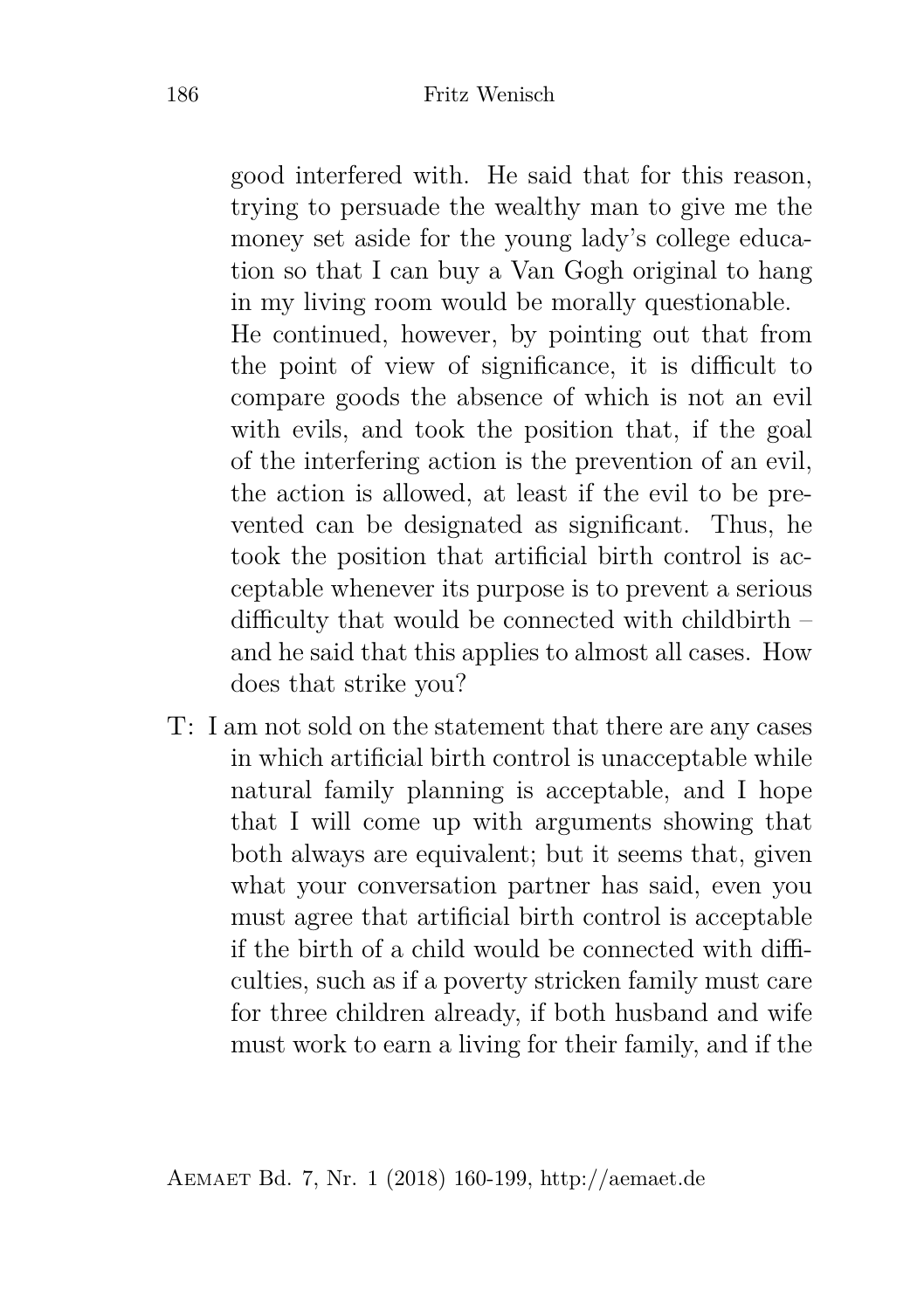wife's workplace does not allow maternity leave, or if an additional pregnancy would mean health risks for the woman.

- F: Would not in all these cases natural family planning also reach the desired goal?
- T: True, but remember how your conversation partner straightened you out – if I am permitted to use this language: At least in cases in which the birth of a child involves serious difficulties, artificial birth control is allowed. Does that not clearly follow from what he said? I doubt that you were able to respond to his argument.
- F: Suppose after my retirement, I live in a little town in Maine, about five miles distant from the Appalachian Trail. Early Friday morning, a friend comes by my house, tells me that over the weekend, he will walk on the trail together with some other friends and asks me to come along. "We would pick you up in about an hour and drive to a parking lot from which we have access to the trail." I agree, and he states. "Be sure to pack warm clothes. You know that the weather can change very quickly up there. You probably have read in the paper about the six people who froze to death there during the past three weeks." As soon as he leaves, I remember that all my warm clothes are at the cleaner. So I go to my next-door neighbor's house to borrow clothes – he is pretty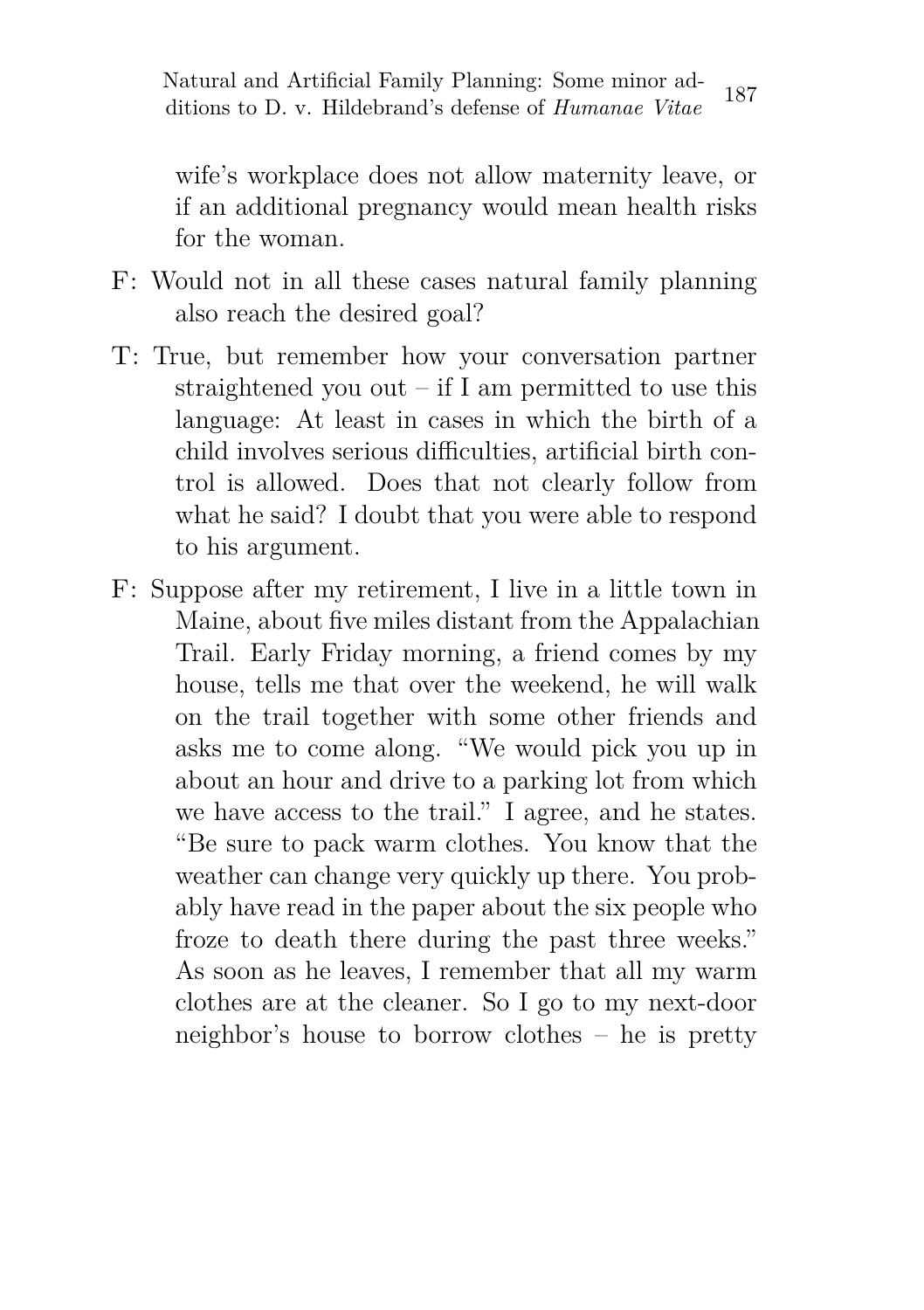exactly my size. He is not home, and I remember that he is out of town over the weekend. I break into his house; in one of his closets, I find what I need, and I take it. The weather turns out such that without the warm clothes, I truly would be in very bad shape (and my friends would not have taken me along anyway). After the hike, my friends drop me of at my house. A little later, I walk over to my neighbor's house and ring the bell. He comes out, very agitated, and says, "While I was gone, someone broke into my house and stole some of my clothes. Did you see anything?" I reply, "Yes. I needed your clothes. Here they are." I hand him a bag. He looks into it and sees his clothes; then he looks at me. "What? You broke into my house?" I reply, "I needed the clothes because otherwise, I would have probably frozen to death during the weekend hike I took with my friends up on the Appalachian Trail." Very much to my surprise, he keeps on being upset and says that he would report me to the police right away.

- T: What do you mean, "very much to my surprise"? Nothing forced you to go on the hike; you could easily have stayed home.
- F: So you would not buy the justification I gave for having broken into his house?
- T: Of course not! It might have been different if you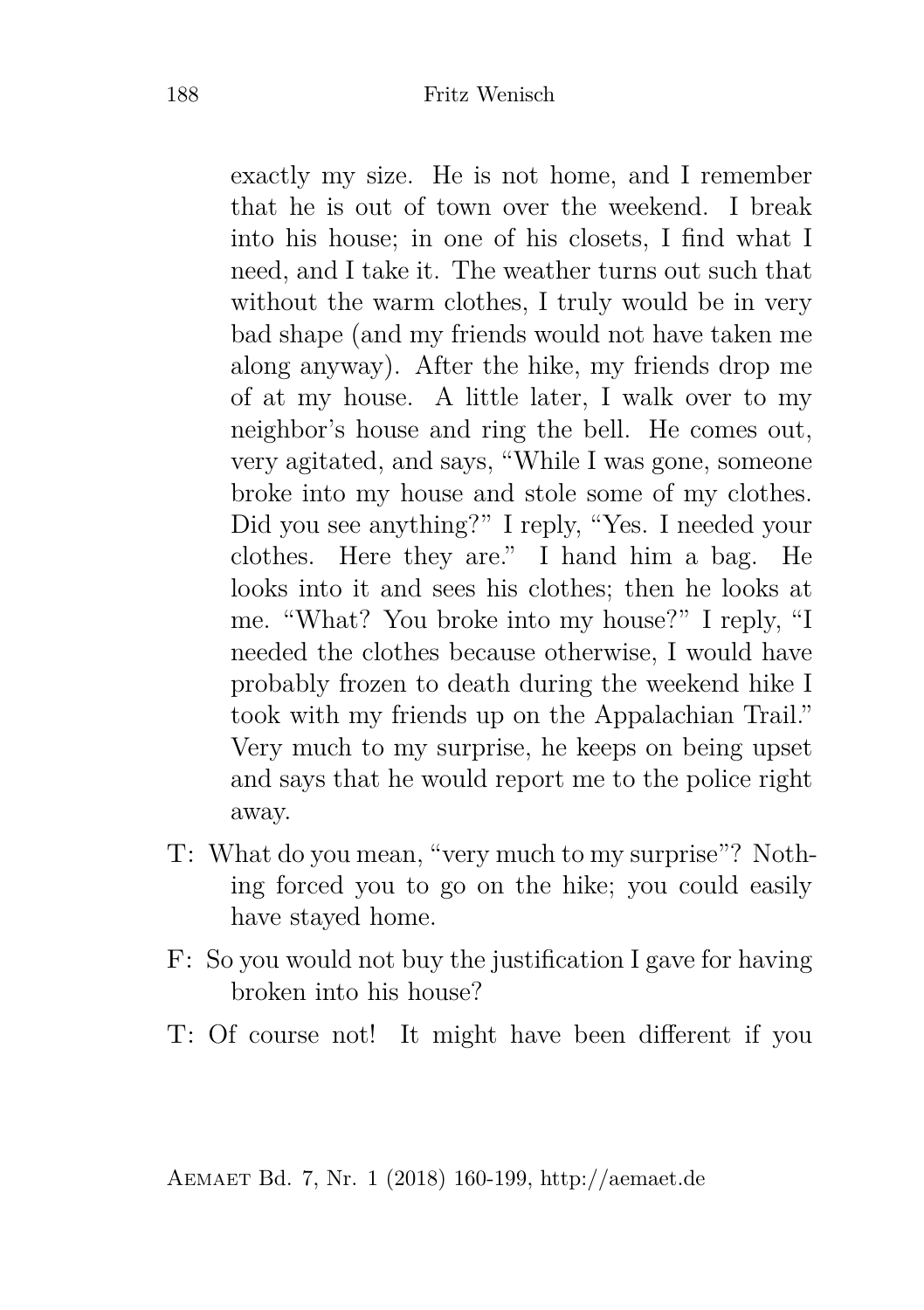had needed the clothes to participate in a rescue operation – and then, your next-door neighbor might have forgiven you; it might even have been different, had your friends forced you to go along; but neither of that was the case.

- F: Let's examine the example. It involves two different actions. One is going on the hike. To make sure that this first action does not have any negative consequences, a second action is necessary. What is it?
- T: Breaking into your next-door neighbor's house and taking the clothes without his permission.
- F: What is the purpose of this second action?
- T: To make sure that you don't freeze to death on your hike.
- F: And what is the purpose of the first action?
- T: To enjoy a weekend on the Appalachian Trail.
- F: This first action freely carried out by me without any need or compulsion – makes the second action necessary to make sure that the first does not have negative – in that case even disastrous – consequences. What strikes you as more correct with regard to the second action: "I took the clothes to enjoy a weekend on the Appalachian Trail," or "I took the clothes in order not to freeze to death"?
- T: There is a sense in which both apply but the first seems to be more relevant; otherwise, your next-door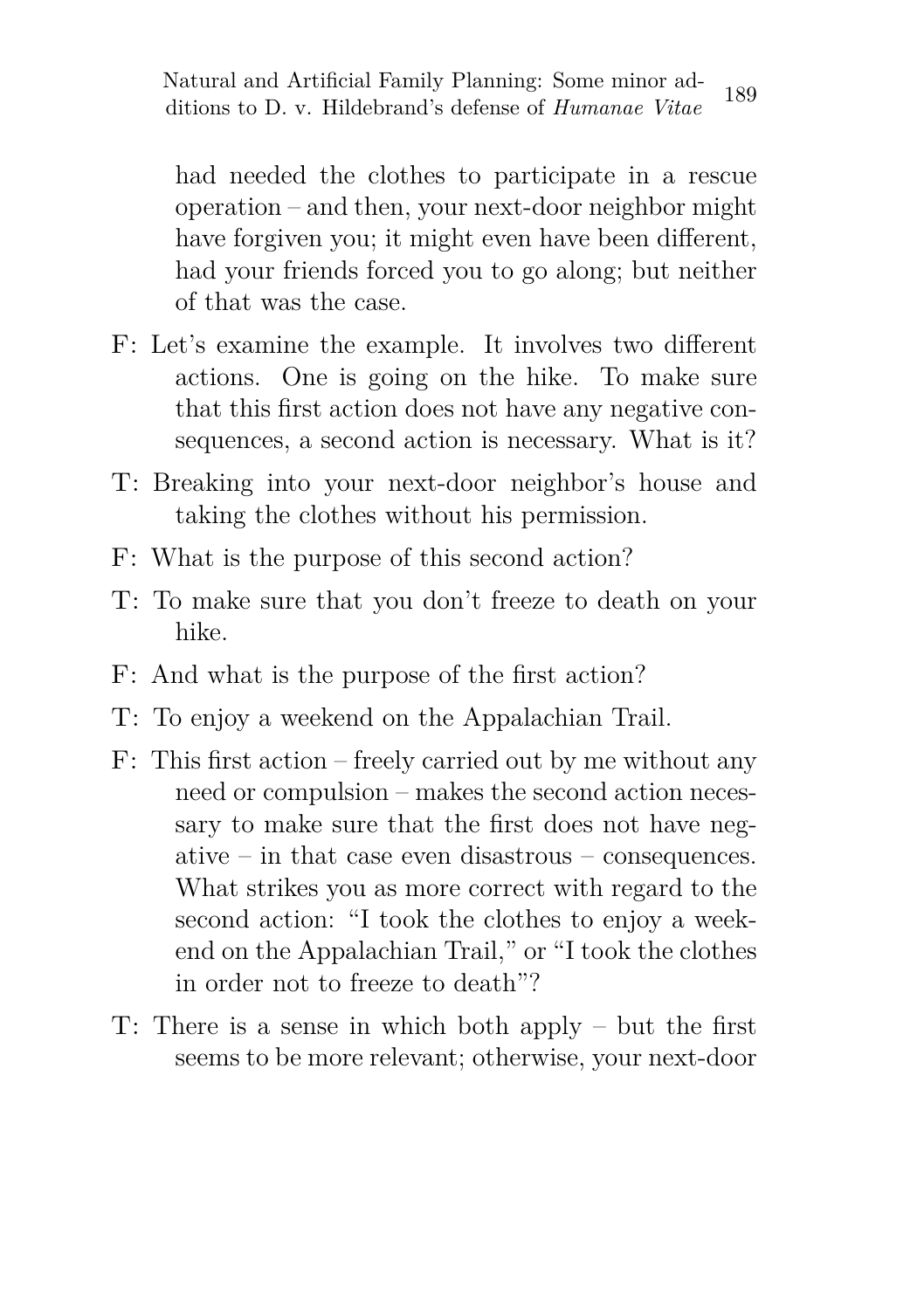neighbor's continuing to be upset would not be justified.

- F: This teaches us the following: Suppose there are two actions. The first one could be easily omitted without serious negative consequences; but to perform it without negative consequences, a second action is required. In those cases, a moral justification of the second action is not to be given in terms of the goal of the second action, but in terms of the goal of the first. Agreed?
- T: It sounds a bit complicated; but I think I got it. How about you, Deb?
- D: I think I got it, too; and it seems to be supported by the example.
- F: So tell me, what are the two actions involved in artificial birth control? What is the first action which makes performing of the second necessary?
- T: Sexual intercourse.
- F: The conjugal act. And what is the second action?
- T: Whatever is done to prevent conception such as using a diaphragm, a condom, or both, preferably together with spermicides.
- F: What is the objective of the second action?
- T: To prevent pregnancy.
- F: In other words, to prevent the coming about of a highly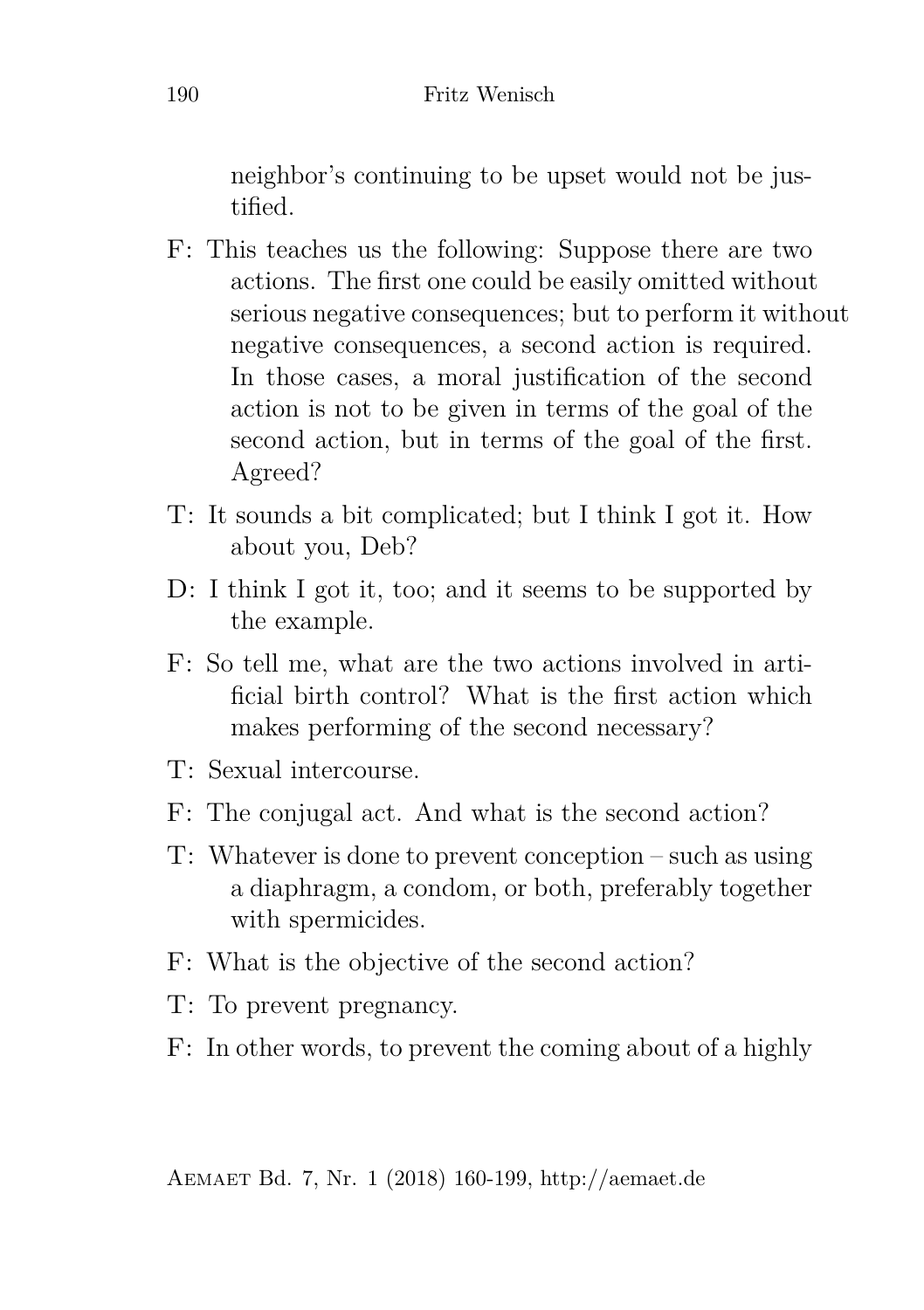precious good the absence of which is not an evil. And what is the immediate goal of the first action which, as you say, makes the second necessary?

- T: The enjoyment and happiness brought about by the conjugal act.
- F: Let me add to account for what natural family planning would involve – that enjoyment and happiness right now rather than a few days later. Remember: A moral evaluation of the second action must be given in terms of the immediate goal of the first action which makes the second action necessary, as you say. The first brings about a good the absence of which is not an evil – the immediate enjoyment and happiness engendered by the conjugal act. The second interferes with the coming about of a great, a precious good. If you compare the significance of the good the coming about of which the second action prevents with the significance of the good the first action brings about, which one ranks higher? Tom?
- T: I am thinking about this whole argument there must be some flaw in it.
- F: Deb, are you willing to answer my question?
- T: As stated before, a human person ranks higher than the enjoyment and happiness brought about by the conjugal act.
- F: Given that, if two actions are connected in the way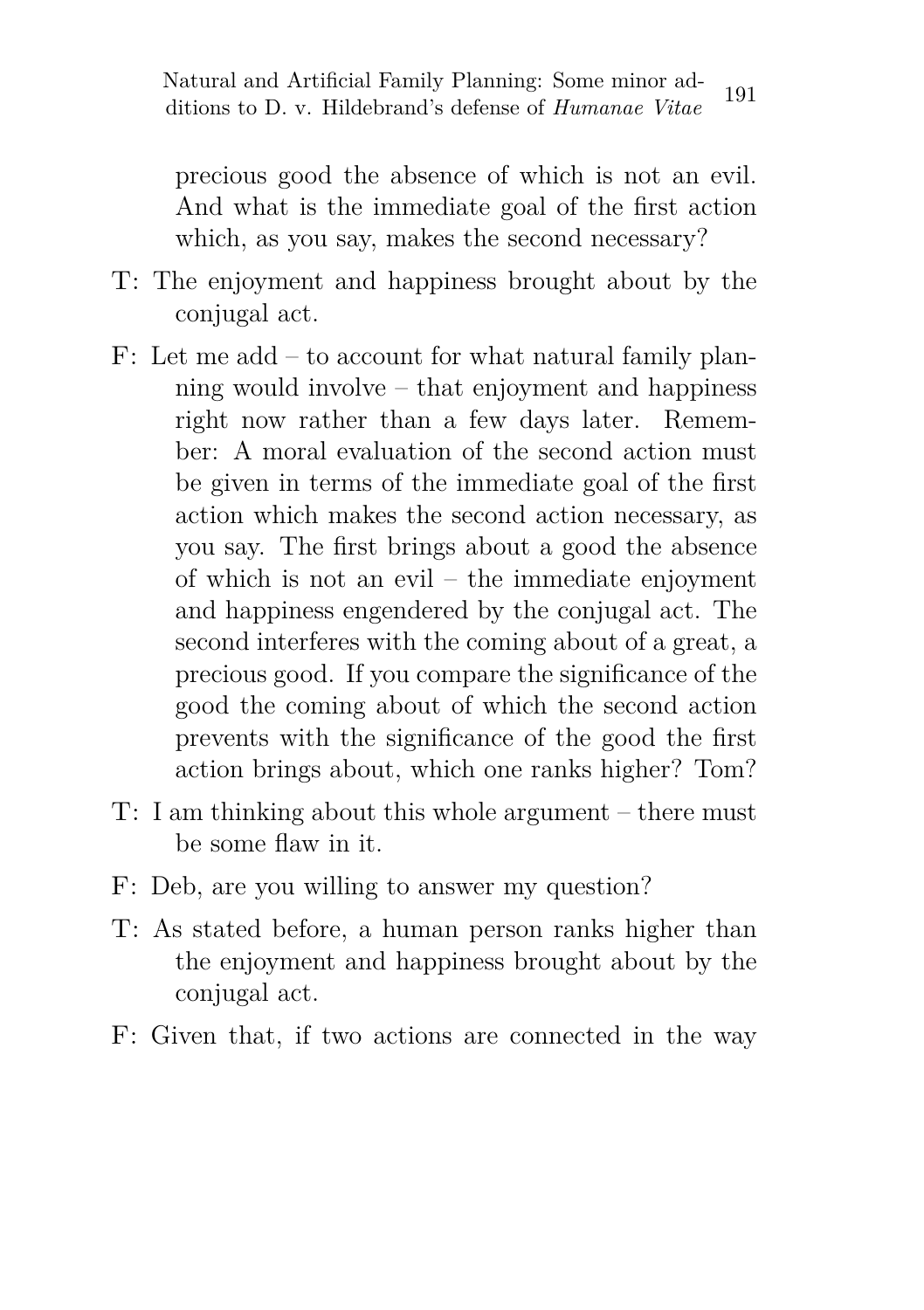described earlier, the second must be evaluated in light of the immediate goal of the first, don't we have to say that artificial birth control interferes with the coming about of a high good for the sake of a lesser good even if it takes place in a situation in which a pregnancy would be difficult? And did we not see earlier that this is morally not acceptable?

- D: Honestly, I do not know what to say.
- T: Maybe we can come up with something if we think about it some more. A first item to mention is that refraining from intercourse has exactly the same outcome.
- F: Remember that considering the outcome of human conduct is not sufficient for its proper moral evaluation. And besides, abstaining from the conjugal act is omitting an action which could bring about a good the absence of which is not an evil; recall that, unless there are external factors making such actions obligatory, there is, in an individual case, never a duty, but only an invitation, to perform them.

I know that both of you are still more than hesitant to go along with my arguments. The moral considerations we went over are, of course, much more important than all other arguments – if they are sound, they are the chief reason why artificial birth control is to be avoided. There are, however, still additional considerations in support of natural family planning.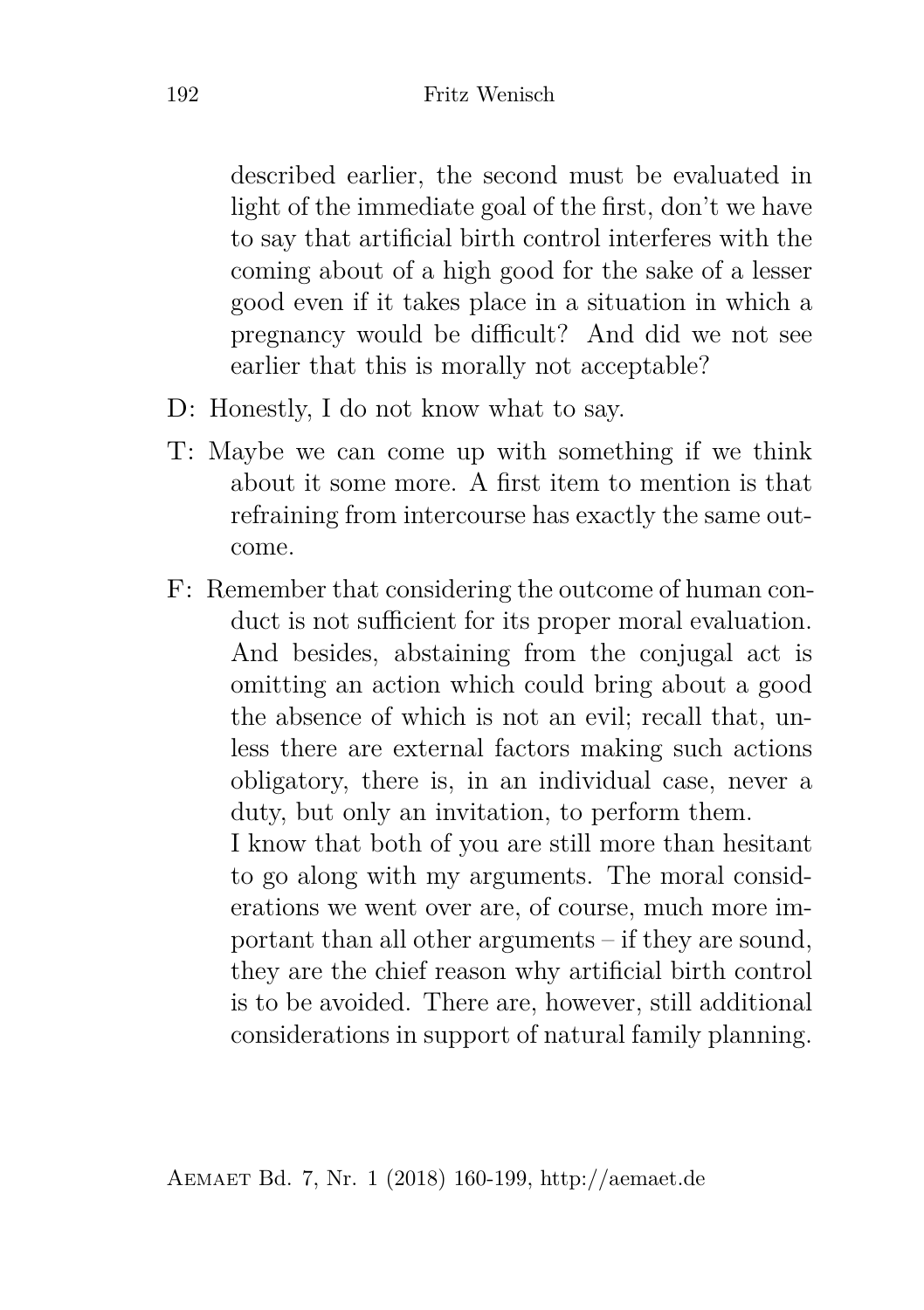- T: Such as?
- F: Besides the conjugal act, there are many other ways in which husband and wife can and should express their love for each other, including physically. Something important is missing from a marriage if these other ways are absent. Even the conjugal act is such that one ought not just to "jump" into it; but it should be preceded and followed by other ways of expressing one's tenderness and love to each other physically. Is it now not much more likely that these alternative expressions of physical tenderness are present among marriage partners who must regularly go through relatively short periods during which they must abstain from the conjugal act rather than among marriage partners to whom the conjugal act is available "on command," whenever they want to? The first applies to couples who practice natural birth regulation; the second applies to those who practice artificial birth control. How do these thoughts strike you? Deb? Didn't you major in psychology?
- D: It seems to make sense.
- F: Here is another comparison: Think of a person who is served his favorite meal – fried duck – for two months every evening as opposed to someone who has a chance to eat it once approximately every ten days. What do you think the first one's reaction will be?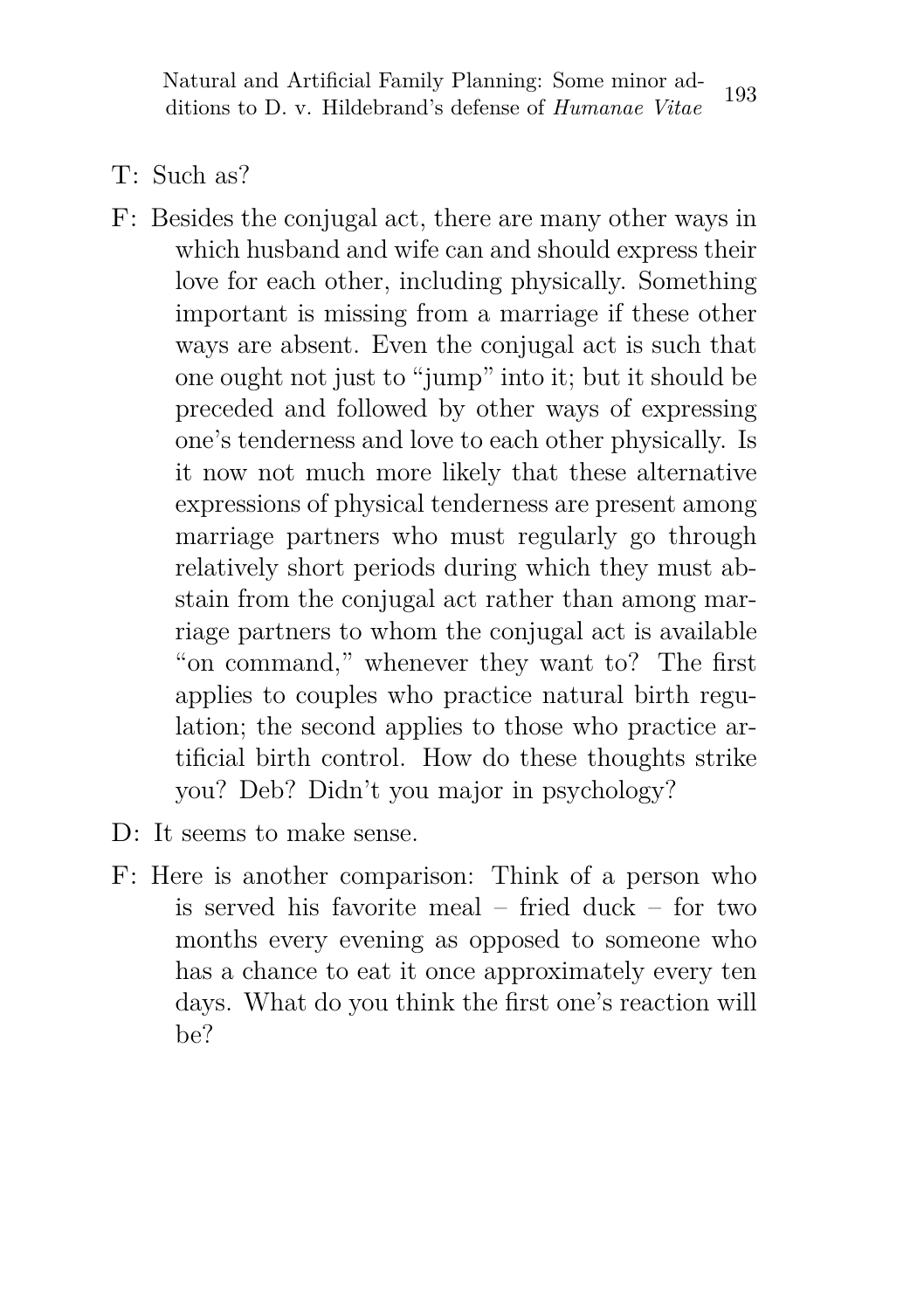- T: I like fried duck; but after a couple of weeks, I'd be sick of it.
- F: So as the second person, you would enjoy it much more. Even though the conjugal act is something significantly different from enjoying food, the example still can teach us an important lesson: First, we are not speaking about the conjugal act "approximately once every ten days." We are speaking about abstaining from it for a couple of days in regular intervals. Might this not, in addition to teaching you to use alternative ways of expressing your love through alternative ways of physical tenderness, give you a greater appreciation of the conjugal act when you can resume it, similarly as you, Tom, will enjoy fried duck more after not having had it for some time? You are married for only about two month; so what I am going to say next does not yet apply to you. It might, however, start applying in five, ten, fifteen years. Listen to what Dietrich von Hildebrand writes in the book I offered to lend you: "Temporary abstinence is a psychological aid against the spiritually dulling power of habit."[7](#page-34-0) There are couples for whom the conjugal act takes only a couple of minutes and is neither preceded nor followed by other expressions of physical tenderness. Compare mentally what they experience in contrast to what you experience now when you give yourselves to each other in

<span id="page-34-0"></span><sup>7</sup>Hildebrand, *Love, Marriage, and the Catholic Conscience*, p. 66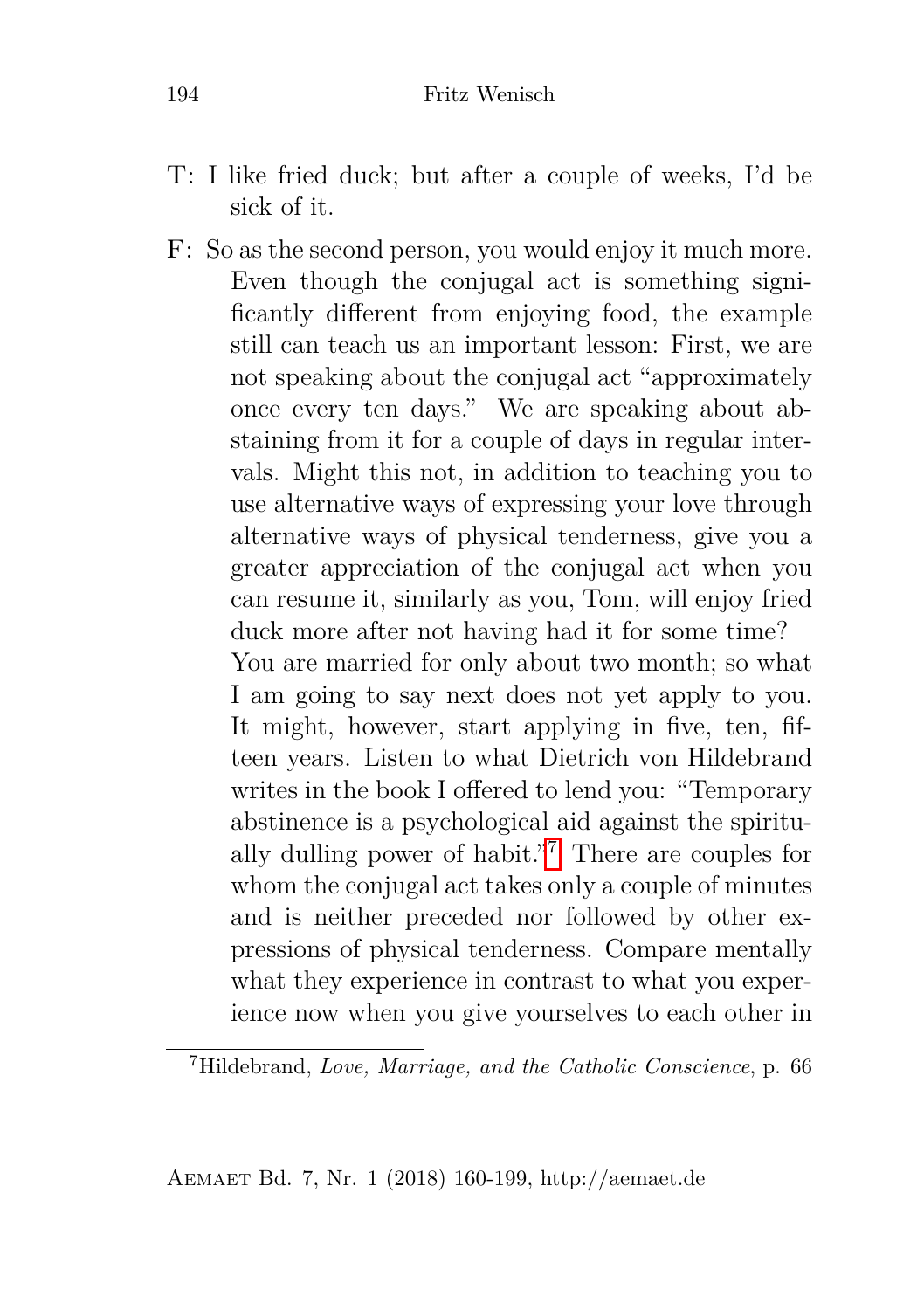the conjugal act. You probably do not wish to wind up in the situation of the couple I just referred to. As you will see in the not-to-distant future, avoiding this situation requires conscious and continuous effort; and for the psychological reasons given before, natural family planning might be a great help in these efforts. Finally, let me mention that, while, of course, abstaining from the conjugal act is a sacrifice, Dietrich von Hildebrand states, "We are. . . speaking. . . of married couples who are called to make this sacrifice for a few days. . . The difficulty of periodic abstinence is often greatly exaggerated: how many people, for example, are ready to undertake temporary abstinence for professional reasons such as prolonged journeys?"[8](#page-35-0) Does he not have a point?

- T: Well, all of this would be much less unsettling if the assumption on which you seem to have based all you said in this discussion would be true: That there are reliable methods of natural birth regulation. I have heard, however, that natural birth regulation is quite ineffective, and that unplanned pregnancies result from it quite frequently. Besides, Deb and I would not even know how to go about natural birth regulation.
- F: What you said about the effective of natural methods

<span id="page-35-0"></span><sup>8</sup> *Ibid*.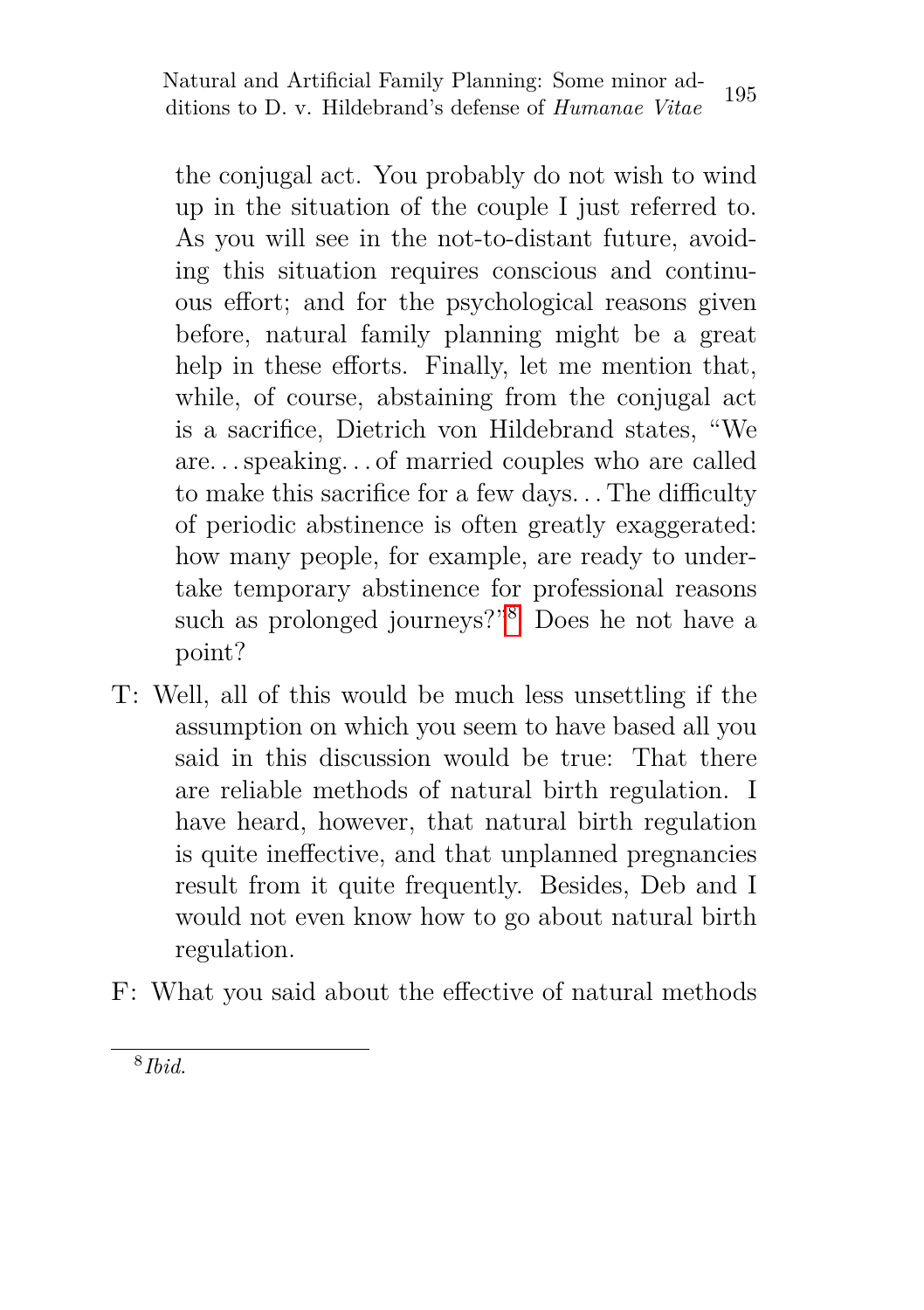is often repeated, but I can assure you that it is not correct. Putting abortifacients to the side – remember that even the so-called "pill" occasionally works by preventing the implantation of a fertilized ovum, falls, therefore, under your minister's condemnation – putting them to the side, natural birth regulation compares very favorably to methods of artificial birth control. With regard to how it works, much information is available on the Internet. Here, on that piece of paper, you see the URL of an Internet site. It leads you to a webpage explaining natural family planning in great detail.[9](#page-36-0)

There are still two additional points I would like to bring up. First, I claim that I have presented sound arguments demonstrating that natural family planning is morally acceptable, while artificial birth control is not. I know that you are hesitant to go along with my claim...

- T: You can say that again!
- F: . . . However, did you hear me use any religious arguments, such as an appeal to a teaching of the Bible or to an authoritative teaching of the Catholic Church, or did I not limit myself to considerations of which I think that human reason can understand them apart from revelation?

<span id="page-36-0"></span> $9$ [http://nfp.marquette.edu/pdf/nfp\\_user\\_manual.pdf](http://nfp.marquette.edu/pdf/nfp_user_manual.pdf) (<http://www.webcitation.org/71Xyvx5lq>).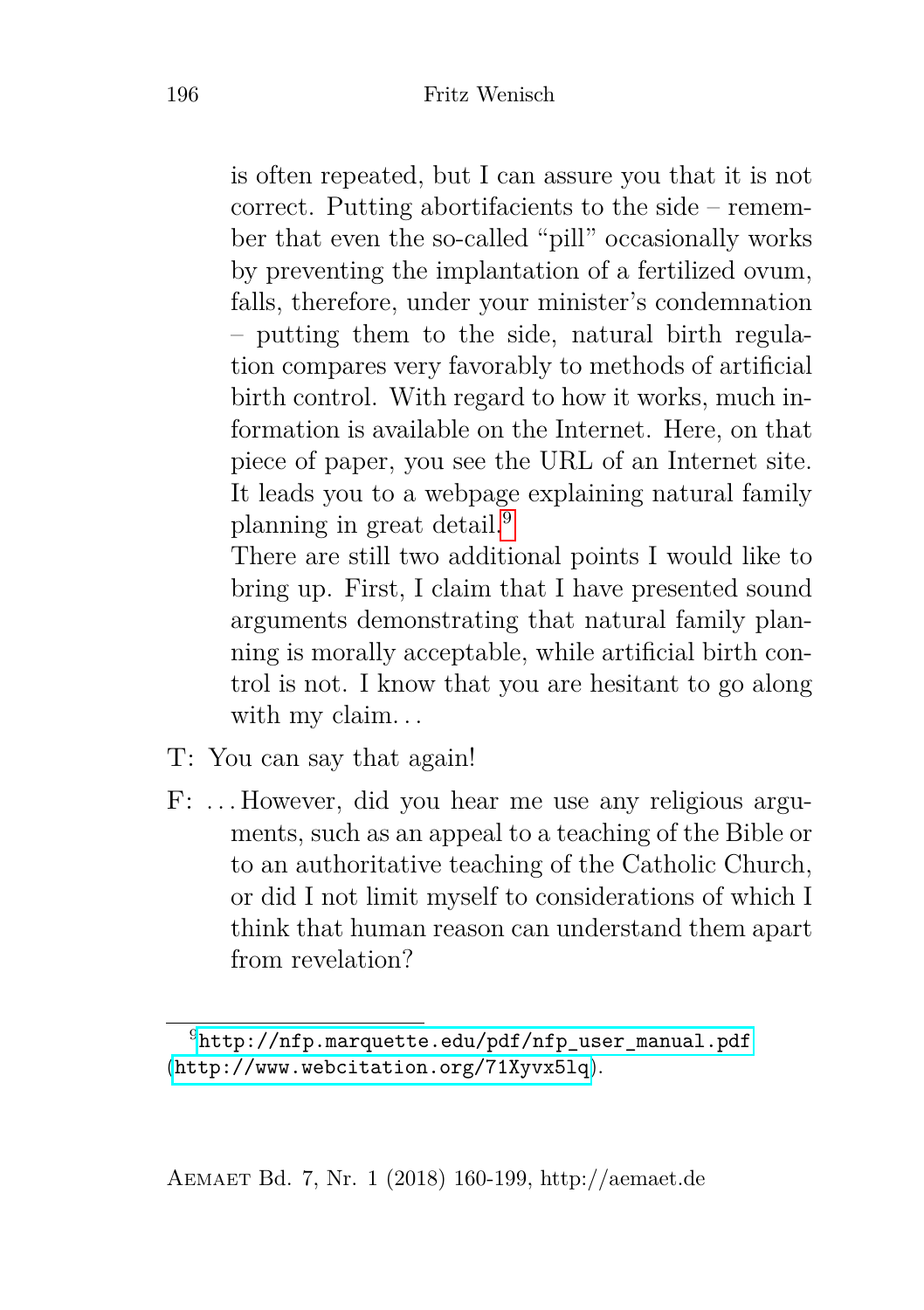- T: You appealed only to our reason, and I can assure you that my reason will try to do its best to come up with counterarguments.
- F: Suppose, however, that there are no sound counterarguments, and that my arguments stand. Would that not mean that the Evangelical denomination you belong to would officially permit conduct that is morally wrong, while the Church of which I am a member would correctly designate that conduct as morally unacceptable?
- T: Correct, if there are no sound counterarguments, which I consider more than a big "if."
- F: And would this not be a strong argument in favor of the denomination your pastor argued against when preparing you, Tom, for baptism, and the both of you for marriage?
- T: *If* there are no sound counterarguments. But remember. . .
- F: . . . I know, the big "if." Allow me to turn to the second of the two points. While there would, of course, be many points of disagreements between your pastor and me if we ever were to meet for a discussion, there would, also be many points we would agree on – such as there were many points Deb and I agreed on when we "ganged up" on you, Tom, during our conversations more than two years ago. One thing I particularly appreciate is his objection to aborti-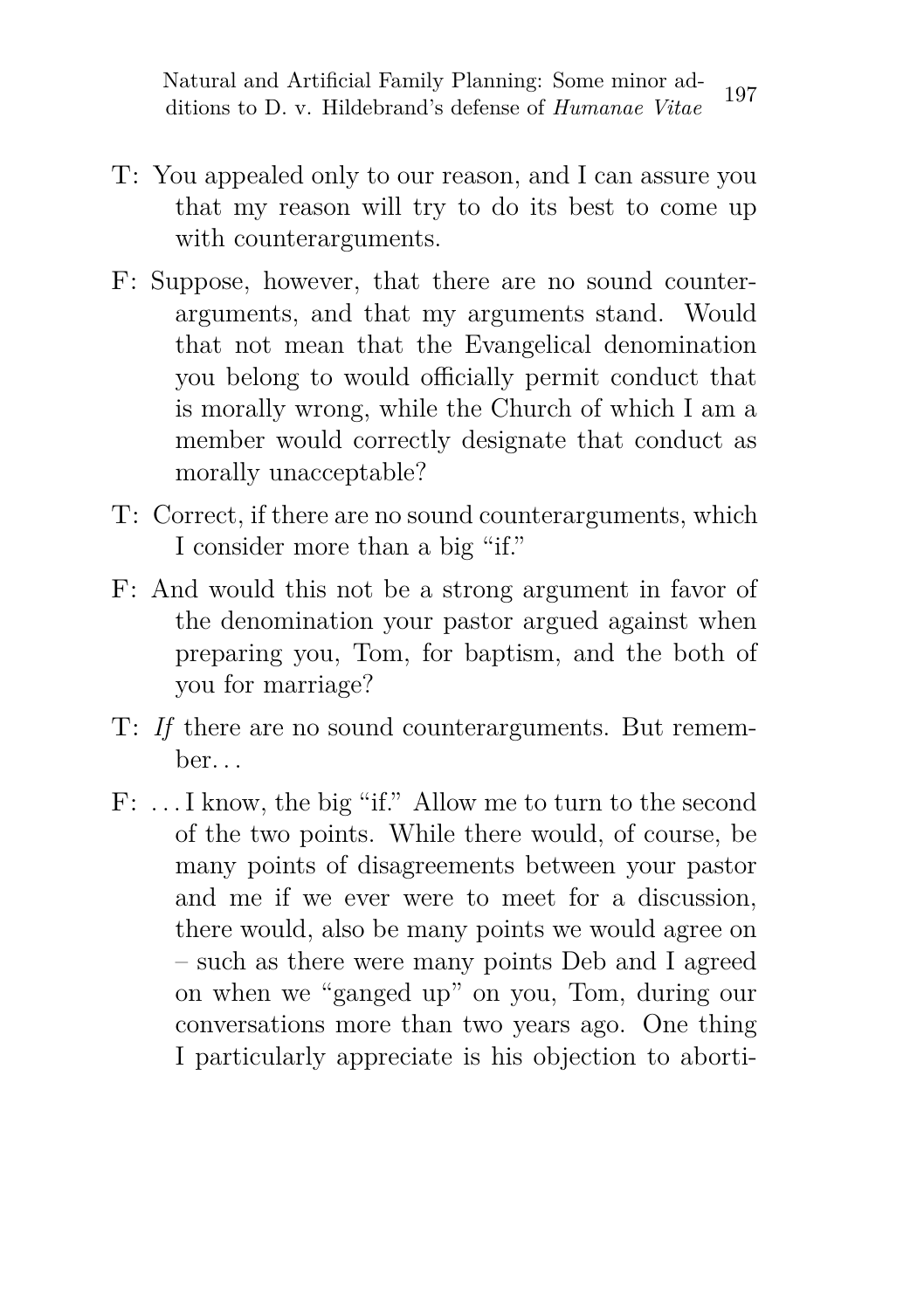facients – unfortunately, there are Christian denominations which would not go along with him in this respect. The second point is the way he applies the words of Gn 1.29 "be fruitful and multiply" – to marriage: Remember what I said with regard to actions bringing about a good the absence of which is not an evil: *If all I observe* is that I can bring such a good into existence, there is no duty, but only an invitation for me to act. There may, however, be external factors (I used a promise as example) which might make performing such actions obligatory. With your minister, I am now saying that people who place themselves into a Christian marriage fall under the "be fruitful and multiply" command of God, and are obligated to bring children into the world; not more, of course, than they can be reasonably expected to take care of. Thus, although natural family planning is morally acceptable, it would not be morally acceptable for a married couple to practice it during the entire duration of their marriage. It is, of course, up to them when to have children. And as you said before, you intend to have children.

- D: Yes, we do.
- F: To make sure that there is no misunderstanding: Unlike any of the arguments I presented earlier, the second of the two final points I made included a religious argument.

But now, that it has come to be evening, I am think-